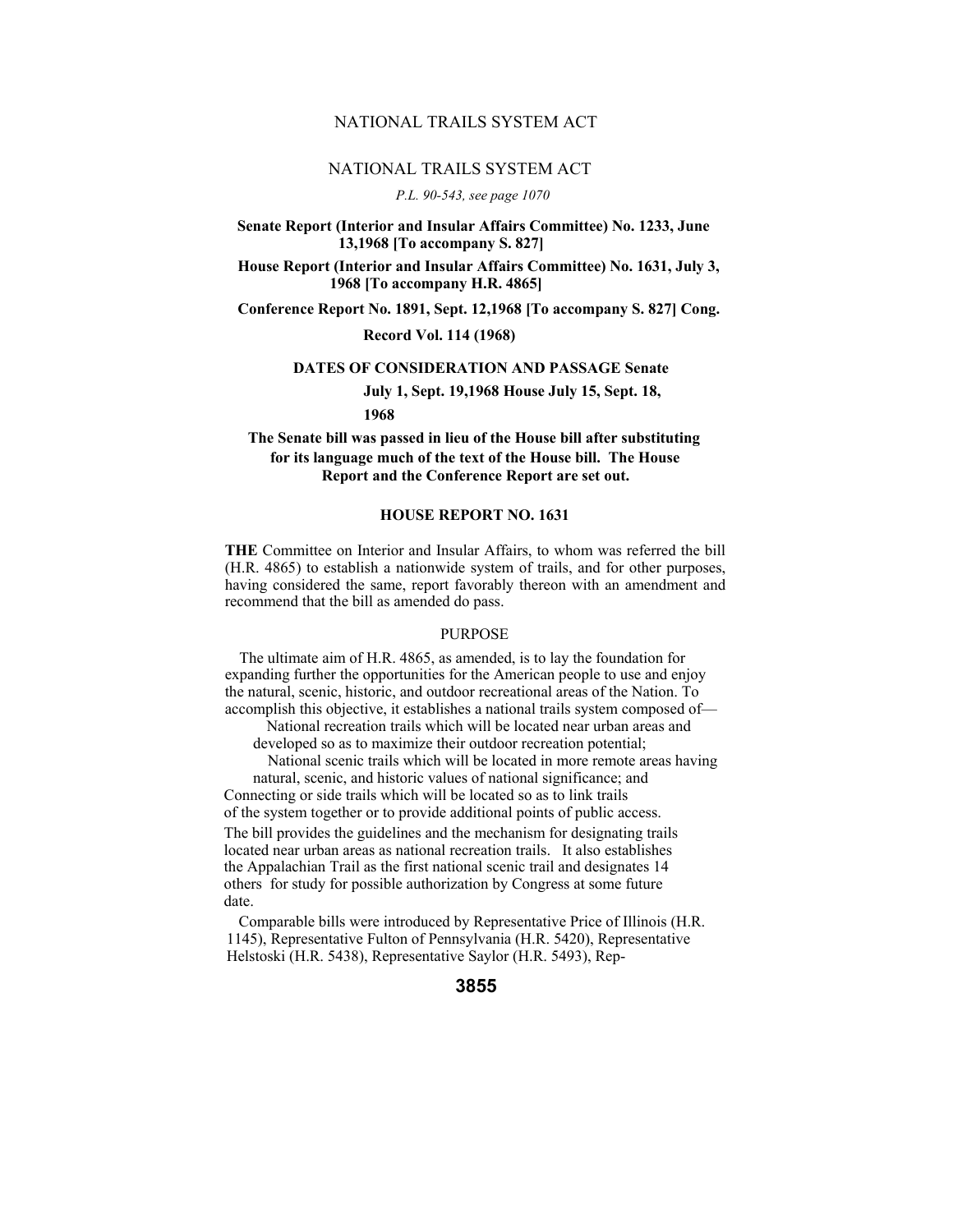resentative Fraser (H.R. 6635), Representative Rooney of Pennsylvania (H.R. 7382), Representative Cunningham (H.R. 8511), Representative Dow (H.R. 9176), Representative Blackburn (H.R. 16256), Representative Philbin (H.R. 17789) and Representative Conte (H.R. 18150).

#### BACKGROUND AND NEED

The proposed national trails system is the product of a general study conducted by the Bureau of Outdoor Recreation at the direction of the President. That study, entitled "Trails for America," formed the basis for the recommended legislation. It recognizes the value of providing simple trails to meet a multitude of outdoor recreation uses and recommended the immediate authorization of the Appalachian Trail as the initial national scenic trail. It also suggested that the Pacific Crest Trail, the Potomac Heritage Trail, and the Continental Divide Trail should be studied promptly for early consideration for inclusion in the system.

The study, which was published in September 1966, indicated that a trails program would provide inexpensive recreation opportunities for increasing numbers of people seeking to enjoy outdoor activities. The most recent estimates suggest that the number of persons walking for pleasure will increase more than 350 percent by the turn of the century. Hiking is expected to be even more popular and it is anticipated that bicycle and horseback riding will increase almost as dramatically.

### NATIONAL RECREATION TRAILS

The national recreation trails should not involve a large Federal investment. Primary emphasis will be placed on the development of trails within existing public-use areas which are located in or near densely populated areas. These trails will not be limited to the same considerations which will be taken into account in qualifying a trail for designation as a national scenic trail. Their basic aim will be to provide the greatest outdoor recreation potential in the most desirable natural environment practicable. This may mean that some bicycle trails will be routed along uncongested back streets and unused roadways or that jogging trails might be developed on the periphery of small local parks. Trails for "tote goats" or trail bikes should be established where they will not unduly interfere with other uses in recreation areas.

If properly conceived and promoted, these trails will probably be intensively used by the general public. Because of this fact, every reasonable effort should be made to inventory federally administered lands located in or near urban areas in order to determine whether the development of recreation trails be compatible with their Federal use. To the extent that these lands, along with lands administered by agencies of State and local governments, can be made available for such limited use, it will be possible to expand outdoor recreation opportunities without additional expenditures for land acquisition.

Most of the trail associated activities can be enjoyed by young and old alike. They can be geared to intensive use near the Nation's population centers and, at the same time, they can be adapted to the natural and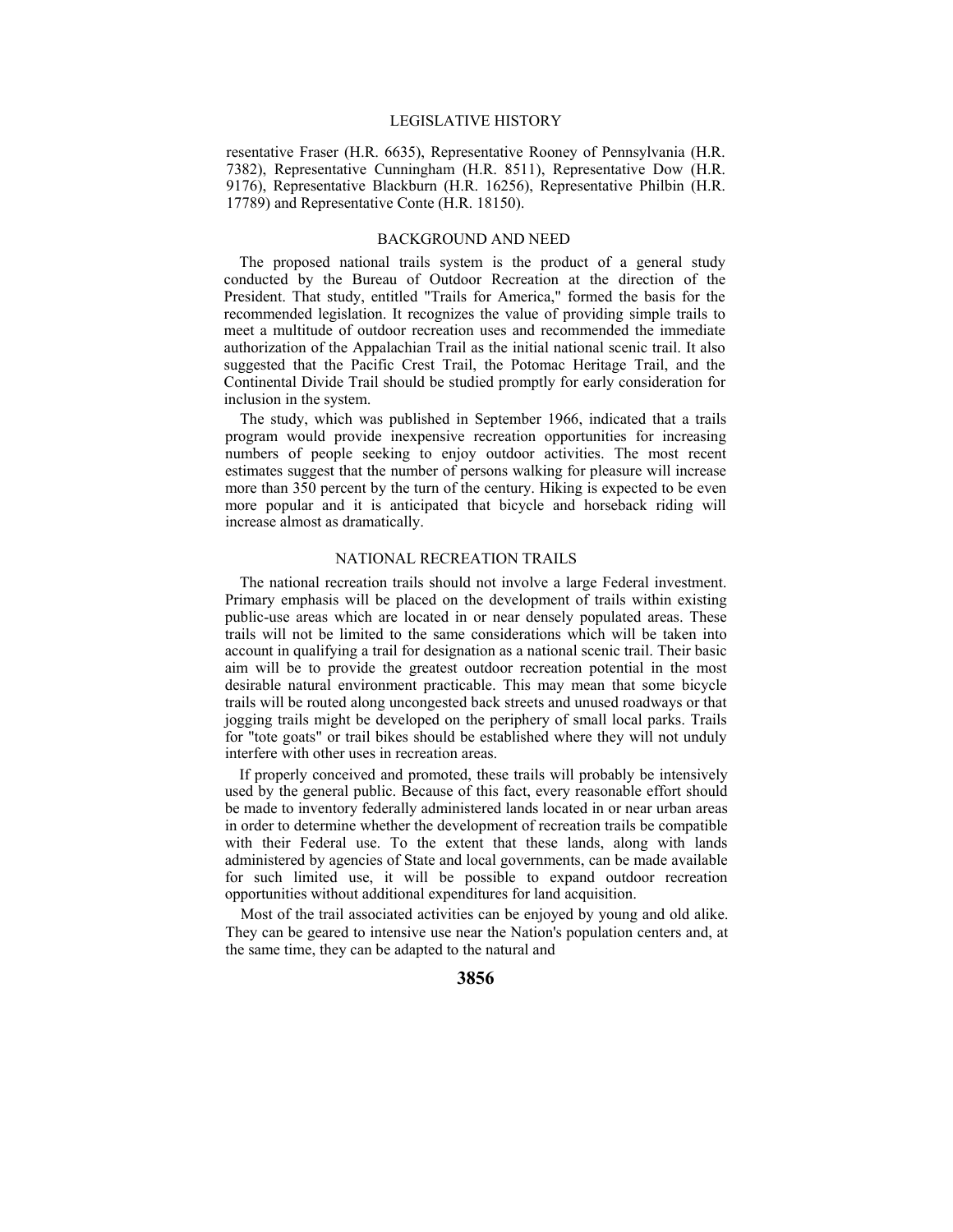scenic environment through which they pass. They will be valuable assets in the total outdoor recreation program,

## THE APPALACHIAN NATIONAL SCENIC TRAIL

Under the terms of H.R. 4865, the Appalachian Trail would become the first national scenic trail. As the pioneer in the field of continuous, natural trails developed for recreation purposes, the Appalachian Trail represents almost everything which H.R. 4865 can be expected to provide with respect to the establishment of national scenic trails.

It enjoys a long history of private initiative and cooperation between government agencies, private landowners, and trail users.

It is an extended trail traversing 14 States for a distance of about 2,000 miles.

It crosses areas of natural beauty, developed areas, and Federal, State, and local government lands and private lands.

It is entirely in place, with only a few relocations necessary to assure its integrity.

It is located in close proximity to the densely populated States of the Atlantic Seaboard and is, accordingly, accessible to millions of people.

It is vigorously promoted by the groups affiliated with the Appalachian Trail Conference and it has been substantially developed and maintained by the volunteer efforts of their 25,000 members. In spite of all that has been, and is being done to maintain the integrity and values of the Appalachian Trail, its continued existence is in jeopardy because of scattered intrusions along the trailway. Enactment of H.R. 4865 will extend Federal recognition and protection to the outdoor recreation values which the trail affords the American people. At the same time, the Appalachian Trail will provide the Secretary of the Interior and the Secretary of Agriculture with some meaningful experience in evaluating other proposed national recreation and scenic trails.

In some respects, H.R. 4865 may be considered as a pilot program. It is designed to determine whether it is feasible to extend to other areas of the Nation the principles which have already made the Appalachian Trail an outstanding outdoor recreation resource. Based on the experience of the Appalachian Trail 14 other proposed national scenic trails are authorized for study. After they have been thoroughly studied, they may be authorized and established as national scenic trails by act of Congress.

# LAND ACQUISITION

In framing the provisions of the bill, the committee sought to keep the costs for land acquisition at a minimum and, at the same time, it attempted to retain the maximum opportunity for participation in the overall effort by State and local governments. To accomplish these mutually desirable goals, the legislation requires that the States and their political subdivisions should be encouraged to negotiate written cooperative agreements with private landowners for the use of lands within the selected right-of-way for trail purposes. In the event that they are unable to negotiate such agreements, they are to be encouraged to acquire such interests in the lands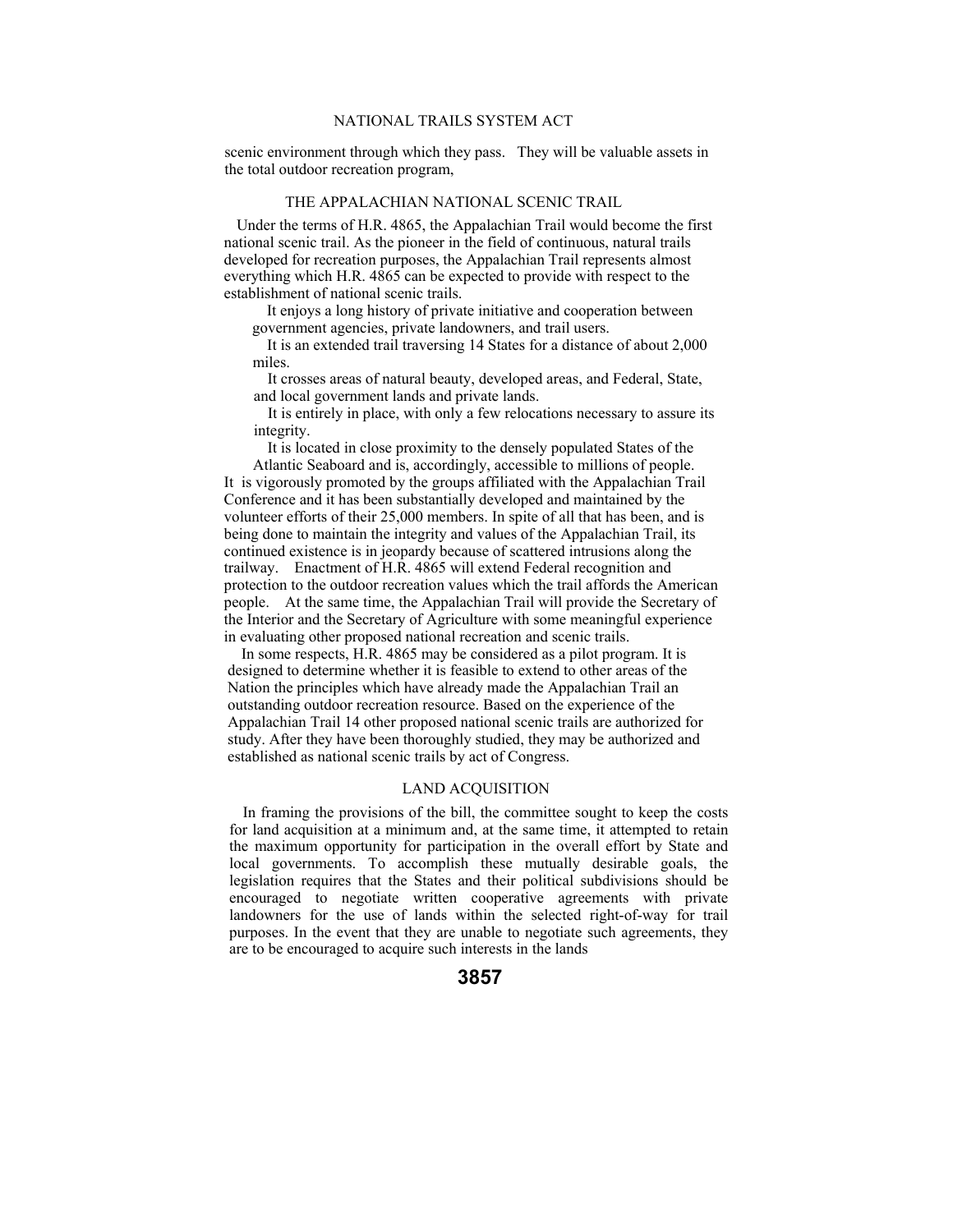as is needed to meet the desired objective. No Federal land acquisition is authorized until 2 years after publication of notice of the selection of the rightof-way, but the Secretary is not precluded from cooperating with the States, during the interim, in securing the desired agreements. Once the 2 year period has expired, the Secretary may, on his own initiative, move forward to secure such agreements or to acquire the necessary interests in lands.

When acquisition of the right-of-way is necessary, the Secretary is required to acquire the fee, if lesser interests are not sufficient to assure their usefulness for trail purposes. If it is necessary to exercise the power of eminent domain, the provisions of the bill limit the extent of its use. In general, condemnation should be utilized only to acquire such lands as are reasonably necessary to assure passage across the lands in dispute. Where intensive private holdings are traversed by the trail, however, a narrow footpath may not be adequate to meet the purposes for which the trail was established. In such cases, the Secretary is authorized to acquire up to 25 acres in any 1 mile; thus assuring the integrity of the trail and the adjacent lands. While the language of the act enables the Secretary to average the land acquisitions within each mile of the trail, it explicitly precludes him from averaging out the acquisition of lands over extended sections of the trail.

Funds for the Federal land acquisition activities may be appropriated from the land and water conservation fund, but the bill provides ample authority for appropriations to be made from other sources. Lands acquired by exchange are required to be located in the same State and must be approximately equal in value, with the difference in values to be equalized by a payment of cash to the grantor or to the Secretary, as the case may be.

### MANAGEMENT AND ADMINSTRATION OF THE TRAILS

Trails may be located within any federally administered area, with the consent of the agency having jurisdiction over the lands involved. With the concurrence of such agency, the administering secretary is authorized to issue regulations concerning the overall program for the use, management, development, and administration of the trails, but unless otherwise agreed, the land management agency shall operate and maintain that segment of the trail which passes through its lands. In addition, the Secretary is urged to encourage the States and their political subdivisions to assume an active role in the operation, maintenance, and development of trail rights-of-way located outside the boundaries of federally administered areas.

In providing for the overall administration of the trails, the administering Secretary should take into consideration the uses which might be accommodated. On some segments of the Appalachian Trail, for example, horseback riding is an accepted and customary use. While the bill expressly states that the Appalachian National Scenic Trail shall be administered "primarily as a footpath" it is not the intent of that language to require that the trail be administered "exclusively as a footpath". On the contrary, a strong record has been made so that horseback riding, where it is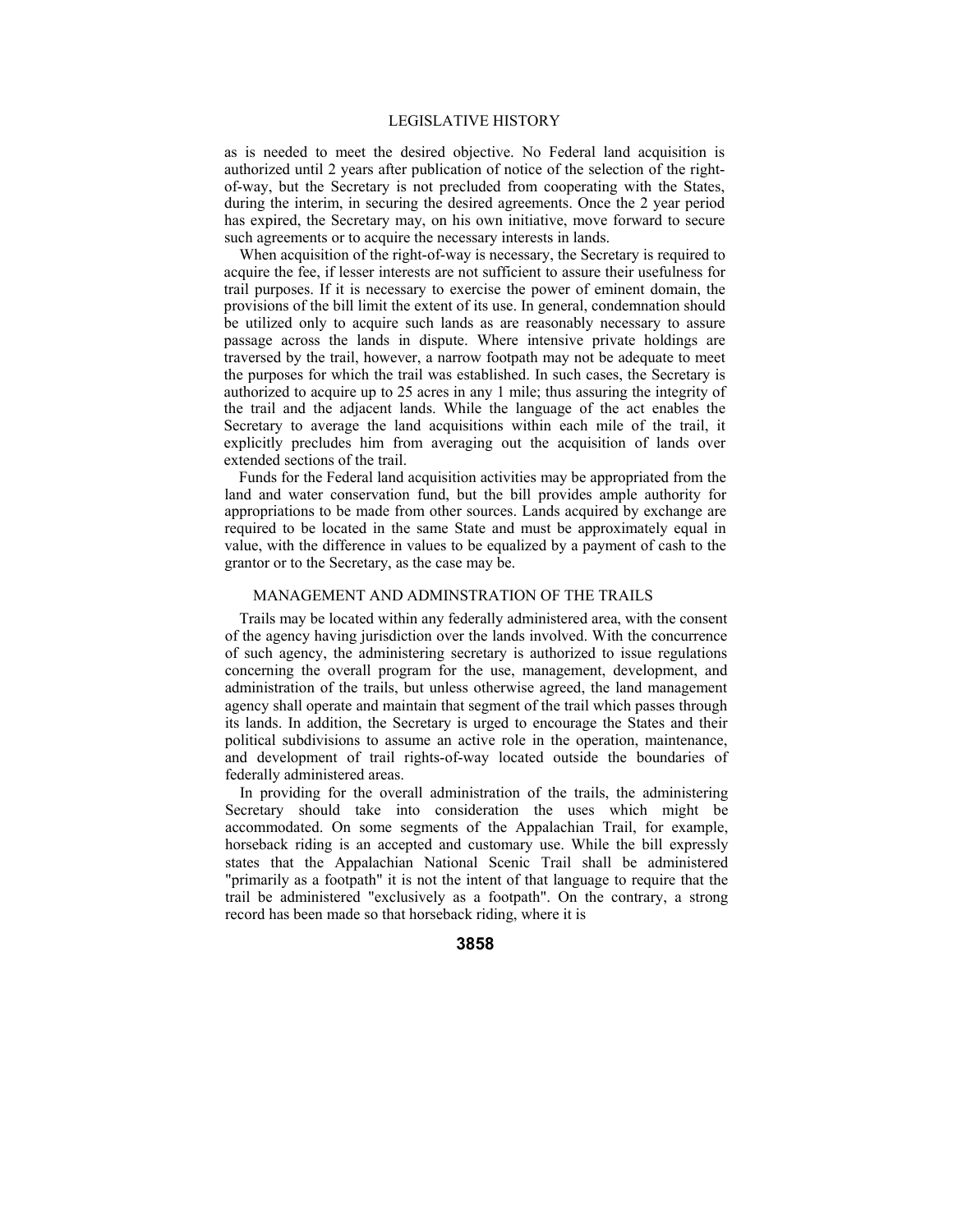presently permitted or appropriate, shall not be prohibited by administrative direction in the future.

The use of motorized vehicles by the general public along the national scenic trails, on the other hand, is expressly prohibited; however the administering Secretary is required to establish regulations providing for the controlled use of such vehicles along the trails to meet emergency situations and to enable adjacent landowners and land users to have access to their respective areas. Another exception to this general rule was written into the bill as an inducement to landowners to enter into written cooperative agreements with respect to the use of their lands for trail purposes. By prohibiting the Secretary from denying them the right to use motorized vehicles across lands which they agree to allow to be used for trail purposes, it is hoped that many privately owned, primitive roadways can be converted to trail use for the benefit of the general public.

To assure good conduct along the trails located on federally owned lands, the Secretary of the Interior and the Secretary of Agriculture are directed to establish uniform regulations for the proper government and protection of the trails. Violation of such regulation constitutes a misdemeanor and is punishable by fine, imprisonment, or both. Nothing in the bill would modify any existing Federal or State police powers with respect to public areas.

#### DEVELOPMENT

To the extent that areas are acquired by the Federal Government for national scenic trails, development of appropriate campsites, shelters, and public use facilities along the trails is authorized. Where such trails traverse areas of the National Wilderness Preservation System, all development within such areas is to be governed by the principles established under the Wilderness Act (78 Stat. 890).

To the extent possible, the Secretary should encourage the States to assume the responsibility for the management, development, and maintenance of trails outside federally administered areas. If the public interest can be served, the Secretaries are authorized to enter into written cooperative agreements with State or local government agencies, landowners, or private organizations for the purpose of providing for the operation, development, or maintenance of any portion of a national scenic trail. However, if necessary, the Secretary is authorized to provide for the development and maintenance of trails within federally administered areas.

The Secretaries are to consult with interested agencies and organizations before establishing an appropriate, uniform marker for the national trails system. When erected along a trail it is to carry the distinctive symbol for that trail and it is to be maintained in accordance with the standards to be established by the administering Secretaries.

### COMMITTEE AMENDMENT

The committee amendment strikes all after the enacting clause and incorporates the provisions of the bill described above. Additional details are discussed below.

3 U.S.Cong. & Adm.News '68—43 3859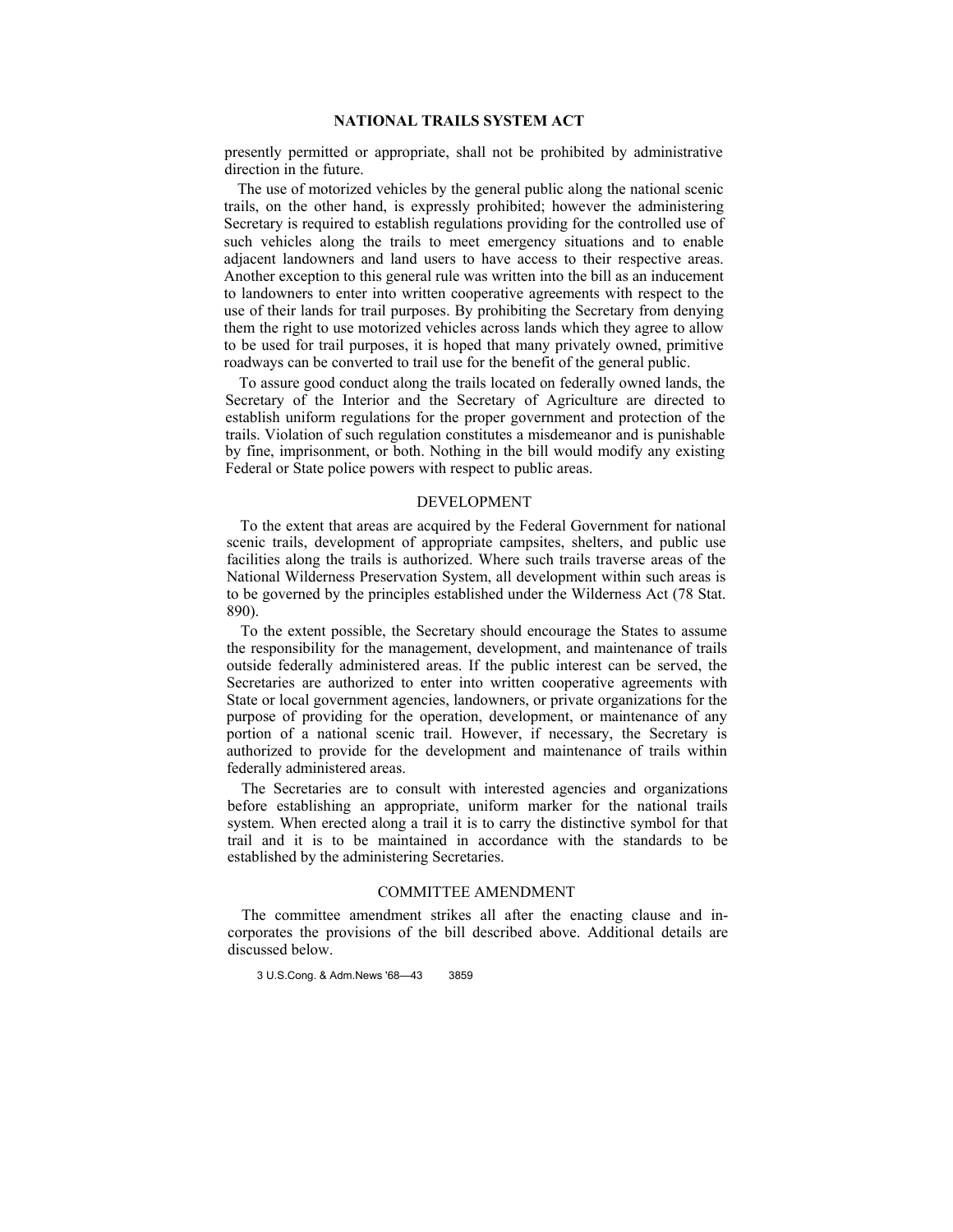### SECTION-BY-SECTION ANALYSIS

Section 1 establishes a short title for the act. For the purpose of citation and reference, it shall be known as "The National Trails System Act."

Section 2 states the policy considerations which prompt the Congress to establish a national system of recreation and scenic trails. It stresses the importance of providing trails for increased recreation in the Nation's outdoor areas and it emphasizes, in particular, the importance of locating them near urban areas where the demand for such facilities is, and will continue to be, the greatest.

Section 3 defines the three classified components of the national trails system and directs the Secretary of the Interior and the Secretary of Agriculture to establish a suitable marker to be used along such trails.

Section 4 authorizes the designation of qualifying trails as "National Recreation Trails." These trails, which will be located across lands administered by Federal, interstate, State, or local agencies, are discussed in considerable detail above. No new Federal land acquisition is authorized under this bill, but existing law does permit matching assistance to be provided to the States for such purposes under the Land and Water Conservation Fund Act.

Section 5 requires that national scenic trails be authorized by act of Congress. The Appalachian Trail, discussed in detail above, is authorized as the initial component of the national trails system and other trails are authorized to be studied in accordance with the guidelines outlined in the bill. Additional detailed studies may be undertaken only after authorization by Congress.

Section 6 provides that connecting or access trails may be designated as components of the national trails system when they involve no Federal land acquisition.

Section *7* authorizes the Secretary of the Interior to select the right-of-way for the Appalachian National Scenic Trail. In doing so, he is to consult with State and local governmental agencies, private organizations, and the landowners and land users involved and he is to give full consideration to minimizing its adverse effects upon adjacent landowners and their operations. After weighing all of these considerations, he is to publish notice of the selection in the Federal Register. Any relocation of the trail is to be given equally careful consideration. Such right-of-way, however, may be relocated, as circumstances require, but a substantial relocation must be by act of Congress. The other provisions of section 7 with respect to land acquisition, management and administration, and development are explained in the preceding paragraphs of this report.

Section 8 directs the Secretary of the Interior, the Secretary of Housing and Urban Development, and the Secretary of Agriculture to utilize existing authorities available to them to encourage the States, local governments, and private interests to expand their efforts to provide trails needed for outdoor recreation purposes.

Section 9 permits the Secretary of the Interior and the Secretary of Agriculture to grant the usual easements and rights-of-way permitted with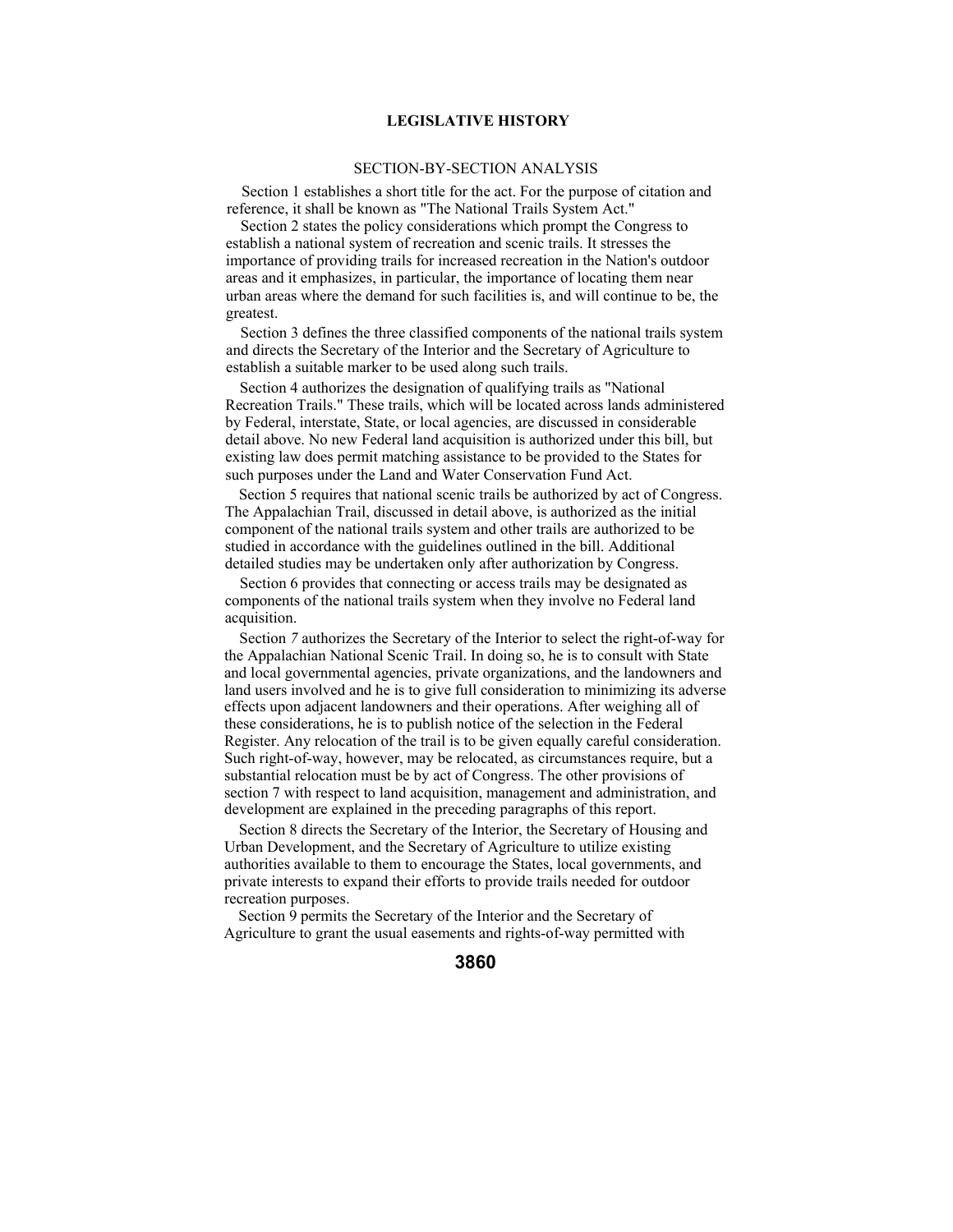respect to units of the national park system or the national forest system; however, the Secretaries are required to relate any conditions contained in the easements to the purpose and policy of this act rather than basing them on the regulations previously established by their respective departments.

In addition, section 9 requires various Federal agencies having information concerning the use or disposition of rights-of-way to cooperate with the Secretary of the Interior and the Secretary of Agriculture in order to enable them to make appropriate efforts to utilize suitable properties for trail purposes when they become available.

Section 10, authorizing appropriations, is explained below.

# COST

Several factors will have an important bearing on the ultimate cost of the establishment of the Appalachian National Scenic Trail. First, to the extent that the States or their political subdivisions cooperate in assuming negotiations for the use of the lands or in acquiring the lands necessary for the trail, the Federal Government will be relieved of that responsibility. Secondly, to the extent that the Secretary is able to obtain sufficient written cooperative trailway agreements for access across privately owned lands, no land acquisition would be necessary. Finally, where a narrow corridor can provide the necessary continuity without seriously jeopardizing the overall character of the trail, the Secretary should give the economics of the situation due consideration, along with the aesthetic values, in order to reduce the acquisition costs involved. The committee recommends that \$5 million be authorized to be appropriated for the acquisition of lands or interests in lands for the Appalachian National Scenic Trail.

Similar considerations make the estimated cost of development somewhat conjectural, however, the committee recommends a ceiling of \$1 million for developments along the Appalachian National Scenic Trail. Needless to say, if the program objectives for the Appalachian Trail can be accomplished without extensive Federal expenditures, that fact will be a tremendous inducement for the future authorization of other national scenic trails.

Such sums as may be necessary to conduct the authorized studies and other activities are authorized to be appropriated. All appropriation requests under this legislation will undoubtedly be carefully reviewed prior to appropriation. In addition, the authorizing committee will expect to receive detailed information from the administering authorities concerning expenditures and related matters at regular intervals in order to maintain close legislative oversight over this program.

## COMMITTEE RECOMMENDATION

The Committee on Interior and Insular Affairs recommends that H.R-4865, as amended, be enacted.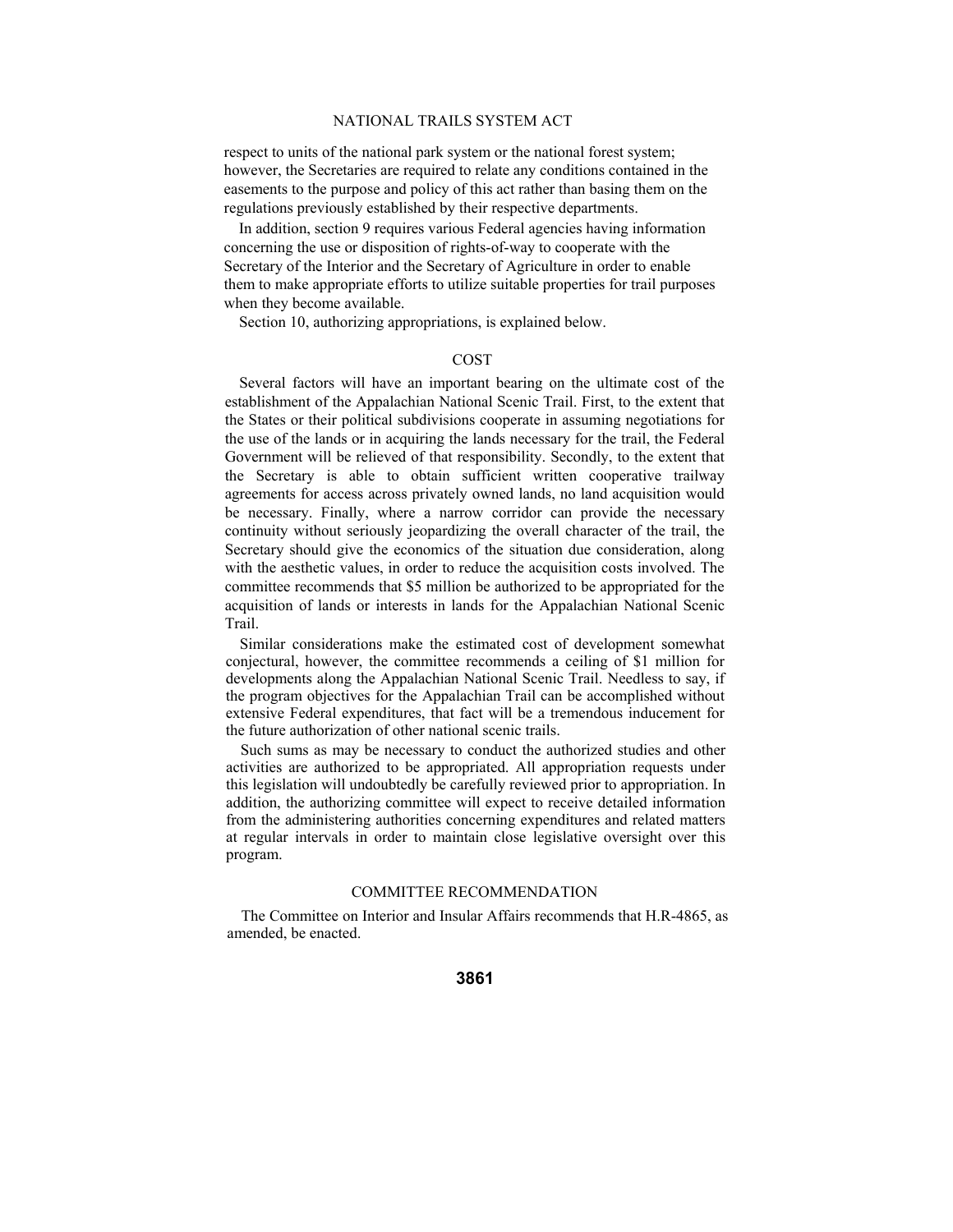#### DEPARTMENTAL RECOMMENDATION

The executive communication transmitting the recommendations of the Department of the Interior and related agencies with respect to this legislation follows:

#### U. S. DEPARTMENT OF THE INTERIOR.

OFFICE OF THE SECRETARY, *Washington, D. C, February 1,1967.* Hon. JOHN W. MCCORMACK, *Speaker of the House of Representatives, Washington, D. C.*

DEAR MR. SPEAKER: The President in his February 23, 1966, message on preserving our natural heritage, said "I am submitting legislation to foster the development by Federal, State, and local agencies of a nationwide system of trails and *give* special emphasis to the location of trails near metropolitan areas." Such legislation was submitted in the second session of the 89th Congress, and is resubmitted in the enclosed draft bill in a slightly modified form.

A nationwide system of trails will open to all the opportunity to develop an intimacy with the wealth and splendor of America's outdoor world for a few hours at a time, or on one-day jaunts, overnight treks, or expeditions lasting a week or more. A system of trails carved through areas both near to, and far from, man and his works will provide many varied and memorable experiences for all who utilize the trails.

The enclosed draft bill is based upon a joint study by the Secretary of the Interior and the Secretary of Agriculture in cooperation with other public and private interests. The bill provides for the establishment of a Nationwide System of Trails composed of the following four general classes of trails to serve the needs of the American people:

National scenic trails.—A relatively small number of lengthy trails which have natural, scenic, or historic qualities that give them recreation use potential of national significance. Such trails will be several hundred miles long, may have overnight shelters at appropriate intervals, and may interconnect with other major trails to permit the enjoyment of such activities as hiking or horseback riding. The enclosed bill designates certain trails as national scenic trails for inclusion in the nationwide system, and provides that other trails may be so designated by subsequent legislation. The bill provides that money appropriated for Federal purposes from the land and water conservation fund shall be available to Federal agencies to acquire property for the national scenic trails. By the terms of the Land and Water Conservation Fund Act of 1965, money appropriated from the fund for State purposes would be available to States and their political subdivisions for land acquisition and development for trail purposes. The development of national scenic trails by Federal agencies would be financed by appropriations from the general fund of the Treasury.

Federal park, forest, and other recreation trails.—There will be an improvement and expansion of existing trails and the development of additional trails within areas administered by the Secretaries of the Interior and Agriculture in order to enable the public to make use of the distinctive natural, scenic, and historical resources of the areas administered by the two Secretaries. Among such areas are the national parks, national forests, national wildlife refuges, Indian reservations, and public domain lands. However, appropriate arrangements would need to be made with the Indian tribes and individual Indians involved for rights-of-way or easements across Indian lands. No new legislation is required to authorize the construction of this class of trails. The two Secretaries will request funds for the trails as part of their regular requests for appropria-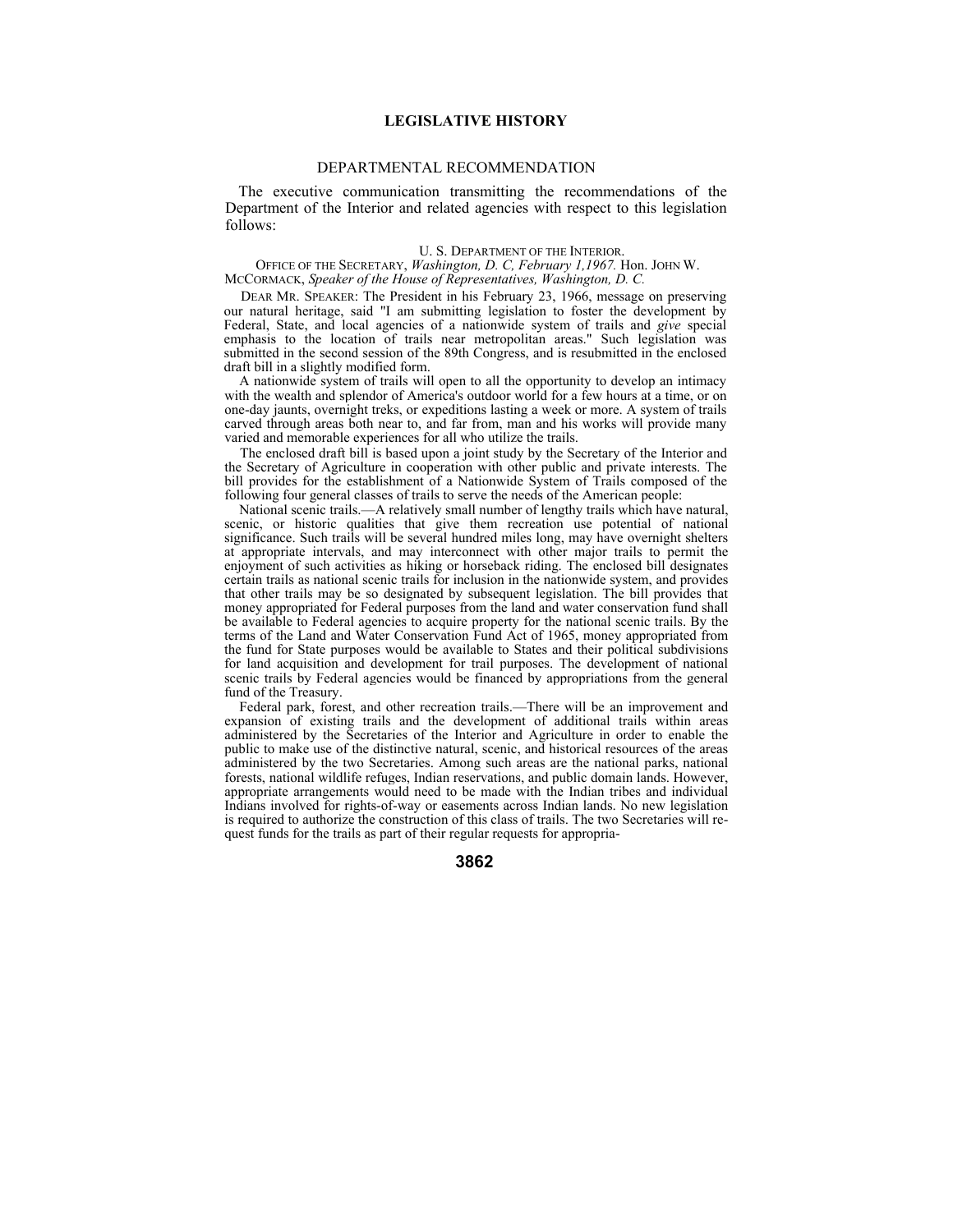tions as they have in the past. The enclosed bill authorizes each Secretary to designate and mark the trails of this class under his administrative jurisdiction as part of the Nationwide System of Trails.

State park, forest, and other recreation trails.—An expansion of trails on lands owned or administered by the States will be encouraged. Only a few States now have major trail development programs under way or planned. Almost half of the States report that they have less than 100 miles of such trails. The enclosed and opportunities for such trails in the comprehensive statewide outdoor recreation plans and project proposals submitted to the Secretary under the Land and Water Conservation Fund Act of 1965 (78 Stat. 897). Upon the approval by the Secretary of the Interior of trail projects proposed by the assistance under the Fund Act, funds would be available for the acquisition and development of the trails from the moneys allocated to the States out of the fund. The bill also directs the Secretary of the Interior, under the authority of the act of May 28, 1963 (77 Stat. 49), and the Secretary of Agriculture, under authority vested in him, to encourage the establishment of such trails. The States may designate and mark this class of trails as part of the Nationwide System with the approval of the Secretary of the Interior.

Metropolitan area trails.—To serve people near their homes, local governments will be encouraged to develop trails designed primarily for day use in and near urban areas. These trails will satisfy the needs of large number canal banks, utility rights-of-way, abandoned railroad or streetcar beds, and even city streets and sidewalks will be utilized. The enclosed bill directs the Secretary of the Urban Development to encourage the planning and provision of trails under the existing authority and procedures of the Land and Water Conservation Fund Act. It also directs the Secretary of Housing and Urban Development to encourage the planning and provision of trails in metropolitan and other urban areas through the existing urban planning assistance program and the urban open-space land program. In addition, the bill directs the Secretary of the Interior, under the authority of the act of May 28, 1963 (77 Stat. 49), and the Secretary of Agriculture, under the authority vested in him, to 49), and the Secretary of Agriculture, under the authority vested in him, to encourage States, political subdivisions, and private interests, including nonprofit organizations, to establish metropolitan area trails. This class of trails may be designated and marked as part of the system by the States or other administering agencies with the approval of the Secretary of the Interior.

As initial units of the Nationwide System of Trails, the enclosed bill designates four trails located within easy reach of major population centers as national scenic trails:

1. The Appalachian Trail, extending 2,000 miles along the Appala<br>chian Mountains from Maine to Georgia.<br>2. Continental Divide Trail, extending 3,100 miles along the Continent

2. Continental Divide Trail, extending 3,100 miles along the Continent al Divide from near the Mexican border to the Canadian border.

3. Pacific Crest Trail, extending 2,350 miles along the mountain ranges of the West Coast States from the Mexican border to the Canadian

border.<br>4. Potomac Heritage Trail, extending 825 miles along the Potomac

River from its mouth to its sources in Pennsylvania and West Virginia.<br>The Secretary of the Interior is authorized to select a right-of-way for, and to The Secretary of the Interior is authorized to select a right-of-way for, and to provide appropriate marking of, the Appalachian and Potomac Heritage Trails, and the Secretary of Agriculture is authorized to do likewise fo Divide and Pacific Crest Trails. The rights-of-way for the trails will be of sufficient width to protect natural, scenic, and historic features along the trails and to provide needed public use facili-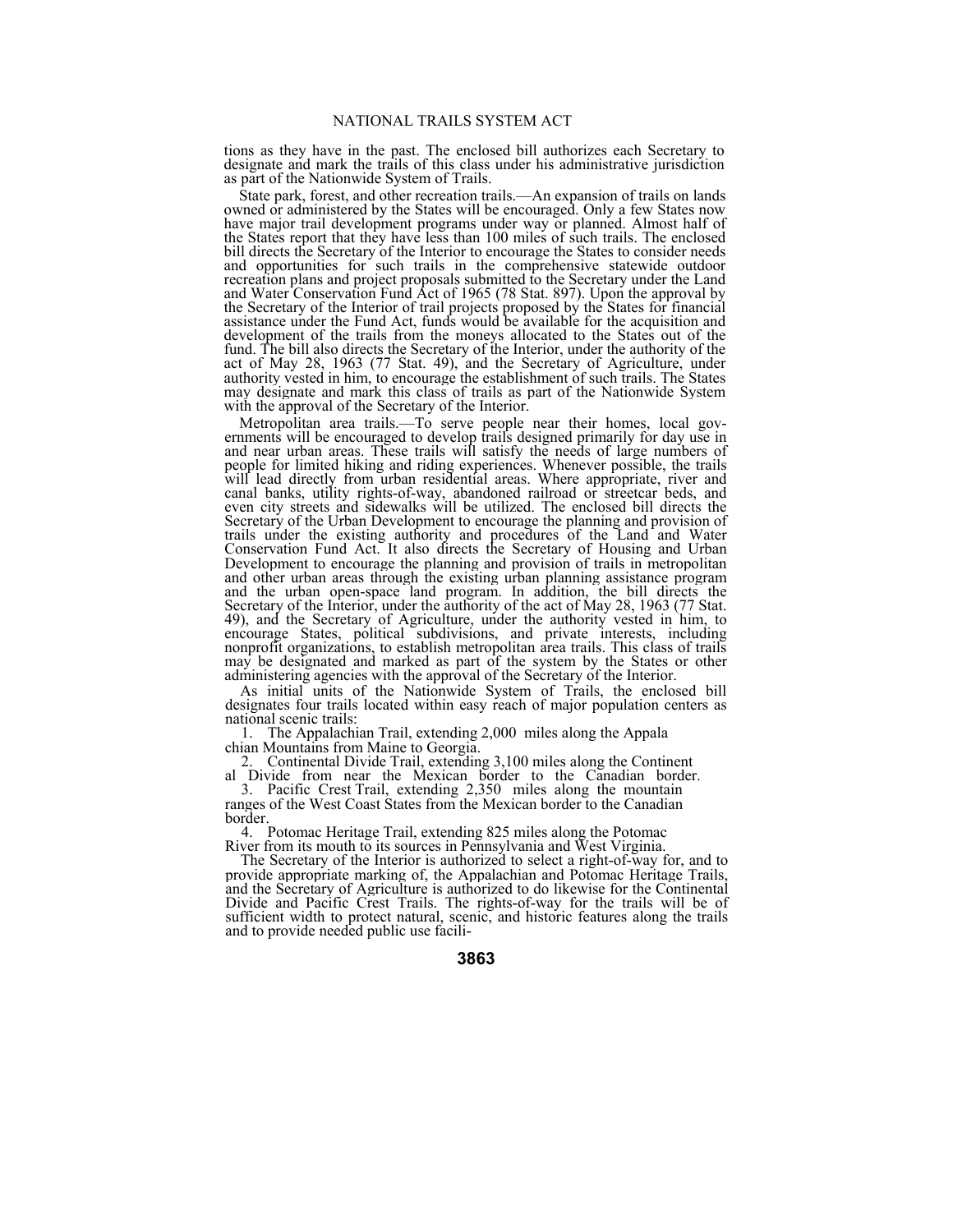ties. The rights-of-way will be located to avoid established uses that are incompatible with the protection of a trail in its natural condition and its use for outdoor recreation. The location, relocation, and marking of the national scenic trails will be coordinated with the various Federal agencies, States, local governments, private organizations, and individuals concerned. Notice of the selection of the trail rights-of-way, and changes therein will be published in the Federal Register.

The Secretary charged with the selection of the right-of-way for the four national scenic trails is authorized to establish an advisory council for each trail. The council will advise and assist in the selection of the right-of-way, and the marking and administration of the trail. The advisory council will include representatives of the Federal agencies that administer lands through which the trail passes, of the States involved, and of private organizations having an established and recognized interest in the trail.

The enclosed bill requires the advisory council for the Appalachian Trail to include a sufficient number of members of the Appalachian Trail Conference to represent the various sections of the country through which the trail passes. This provision of the bill recognizes the long history of responsible service of the Appalachian Trail Conference and its more than 40 member clubs which now maintain much of the 2,000-mile length of the trail.

The bill authorizes the heads of Federal agencies, within the exterior boundaries of federally administered areas that are included in the right-of-way selected for a national scenic trail (1) to enter into written cooperative agreements with private landowners, private organizations, and individuals to develop, operate, and maintain the trail; and (2) to acquire lands or interests in lands by donation, purchase with donated or appropriated funds, or exchange.

With respect to the lands within a national scenic trail right-of-way that are outside of the exterior boundaries of federally administered areas, the bill encourages States and local governments (1) to enter into written cooperative agreements with landowners, private organizations, and individuals to develop, operate, and maintain the trail; and (2) to acquire, develop, and administer these lands or interests therein. If, however, the States or local governments are unable or unwilling to enter into such agreements or to acquire such lands to protect the established route of the trail within 2 years after the selection of the right-of-way, the Secretary charged with the selection of the right-of-way is authorized to undertake such agreements with the above parties and State and local governments, and to acquire, develop, and administer the privately owned lands or interests therein. The appropriate Secretary may not, however, acquire the privately owned lands and interests therein by eminent domain without the consent of the owner unless he has made all reasonable efforts to acquire such property by negotiation. And in exercising the power of eminent domain in such cases, he may not acquire the fee title unless he determines the acquisition of lesser interests or written agreements is inadequate.

The Secretary of the Interior will administer the Appalachian and Potomac Heritage Trails, and the Secretary of Agriculture will administer the Continental Divide and Pacific Crest Trails. When any portion of one of the above trails is within an area administered by another Federal agency, however, such portion will be administered as the appropriate Secretary and the head of that agency determine, or as directed by the President.

The use of motor vehicles by the general public along national scenic trails will be prohibited. This will not, however, prevent motor vehicles from crossing the trails where necessary, or the use of motor vehicles along the trails for rescue, firefighting, or other emergency purposes.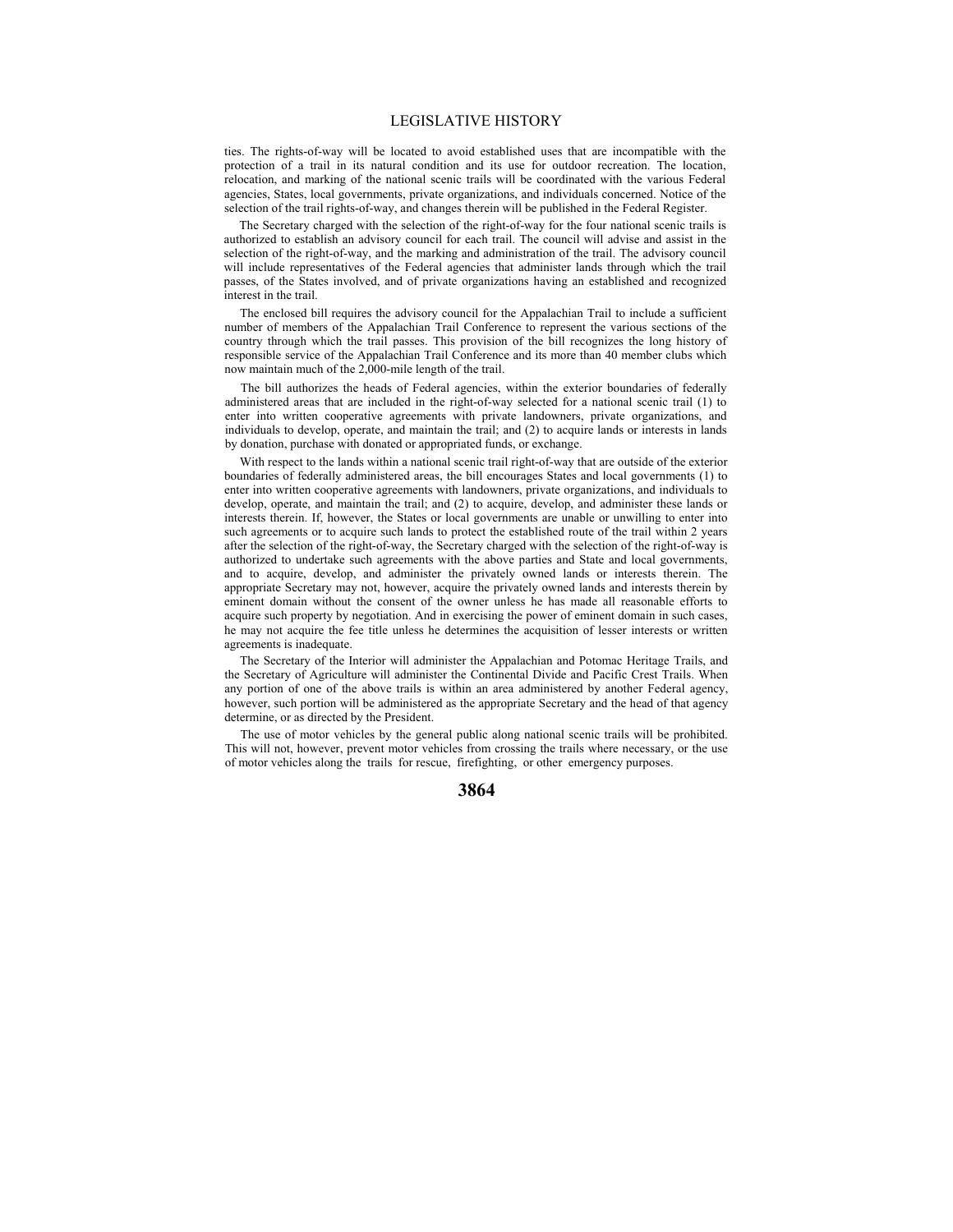Similarly, it is recognized that additional highways, utility lines, and other vital public facilities may unavoidably be routed across the trails.

The Appalachian Trail Conference will be encouraged to continue its role as the principal guardian of the Appalachian Trail. For over 40 years, thousands of volunteer members of the Appalachian Trail Conference have teamed an outdoor recreation activity to them as the enjoyment of hiking and camping along the trail. The enclosed bill will insure that the Appalachian Trail will continue to provide both a source of hiking pleasure to Trail Conference members and the general public and an opportunity for volunteer work to help maintain the trail.

We estimate the land acquisition cost for the four national scenic trails at approximately \$9,985,000 and the development costs for the first 5 years at approximately \$20,000,000. Annual operation and maintenance costs for the four trails are expected to be about \$1,177,000 after the fifth year.

The \$9,985,000 land acquisition cost figure would provide for the acquisition of lands or interests therein along those portions of the trails not now in public ownership. This assumes acquisition in fee of an average of 25 acres per mile, as well as the acquisition of scenic easements, as needed, to protect trail values on adjoining lands. The 25-acre per mile acquisition in fee would permit a right-of-way averaging about 200 feet in width. We hope, however, that satisfactory written cooperative agreements can be negotiated which will materially reduce the need for land acquisition, and thus the estimated cost.

In keeping with the bill's objective of encouraging cooperation between the Federal agencies, States, local governments, and private interests concerned, we anticipate that non-Federal interests will participate actively i development, operation, and maintenance of the Appalachian Trail. To the extent of such participation, the need for the Federal funds also will be reduced.

The man-years and cost data statement (based on current assumptions and estimates) required by the act of July 25, 1956 (70 Stat. 652; 5 U.S.C. 642a), when annual expenditures of appropriated funds exceed \$1 million, is enclosed.

This proposed legislation has been prepared in collaboration with the Secretary of Agriculture and has his approval.<br>The Bureau of the Budget has advised that the presentation of this proposed

legislation would be in accord with the program of the President. Sincerely yours,

CHAELES F. LUCE, *Acting Secretary of the Interior.*

A BILL To establish a Nationwide System of Trails, and for other purposes *Be it enacted by the Senate and House of Representatives of the United States of America in Congress assembled,*

### STATEMENT OF POLICY

Section 1. (a) The Congress finds that in order to provide for the everincreasing outdoor recreation needs of an expanding population and to promote public access to, travel within, and enjoyment of, the National and State parks, forests, recreation areas, historic sites, and other areas, existing trails should be improved and maintained and additional trails should be established both in the remaining highly scenic and unspoiled areas and in the metropolitan areas of the Nation.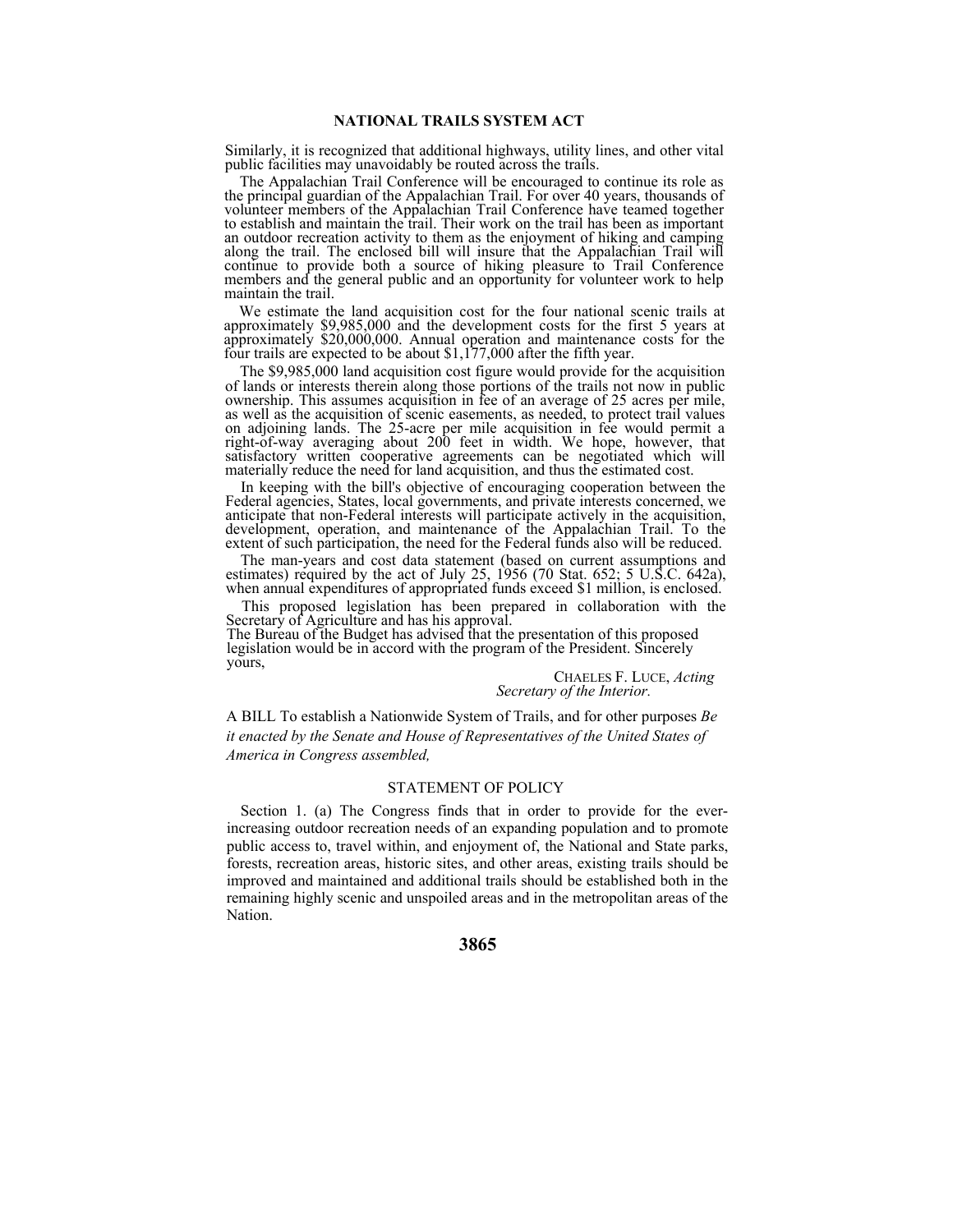### Nationwide System of Trails

(b) To carry out the policy set forth in subsection (a) of this section, there is hereby established a Nationwide System of Trails composed of (1) trails designated as "national scenic trails" in this Act or subsequent Acts of Congress; (2) park, forest, and other recreation trails on lands within areas administered by the Secretary of the Interior of the Secretary of Agriculture when designated by the appropriate Secretary; (3) park, forest, and other recreation trails on lands administered by the States when designated by the States and approved by the Secretary of the Interior; and (4) recreation trails on lands in and near metropolitan areas when designated by the administering agency and approved by the Secretary of the Interior. The Secretary of the Interior and the Secretary of Agriculture, in consultation with the appropriate Federal agencies, States, local governments, private organizations, and advisory councils, shall select a uniform marker for the Nationwide System of Trails, and shall provide for the placement upon the uniform marker of a distinctive symbol for each national scenic trail.

#### Definition of National Scenic Trails

Sec. 2. (a) A national scenic trail eligible to be included in the System is an extended trail which has natural, scenic, or historic qualities that give the trail recreation use potential of national significance.

(b) The following trails are hereby designated as "national scenic ;rails":

(1) The Appalachian Trail, a trail of some 2,000 miles, extending gen erally along the Appalachian Mountains from Mount Katahdin, Maine, to Springer Mountain, Georgia.

(2) Continental Divide Trail, 3,100-mile trail extending from near the Mexican border in southwestern New Mexico northward generally along the Continental Divide to the Canadian border in Glacier National Park.

(3) Pacific Crest Trail, 2,350-mile trail extending from the Mexican-California border northward generally along the mountain ranges of the West Coast States to the Canadian-Washington border near Lake Ross.

(4) Potomac Heritage Trail, a 825-mile trail extending generally from the mouth of the Potomac River to its sources in Pennsylvania and West Virginia, including the 170-mile Chesapeake and Ohio Canal Towpath.

Federal, State, and Local Planning for Additional National Scenic Trails

(c) The Secretary of the Interior, and the Secretary of Agriculture where lands administered by him are involved, shall make studies of the feasibility and desirability (including costs and benefits) of designating other trails as national scenic trails. Such studies shall be made in con sultation with the heads of other Federal agencies administering lands through which the trails would pass and in cooperation with interested in terstate, State, local governmental, and private agencies and organizations concerned. The two Secretaries shall submit the studies to the President, together with their recommendations resulting therefrom for the inclusion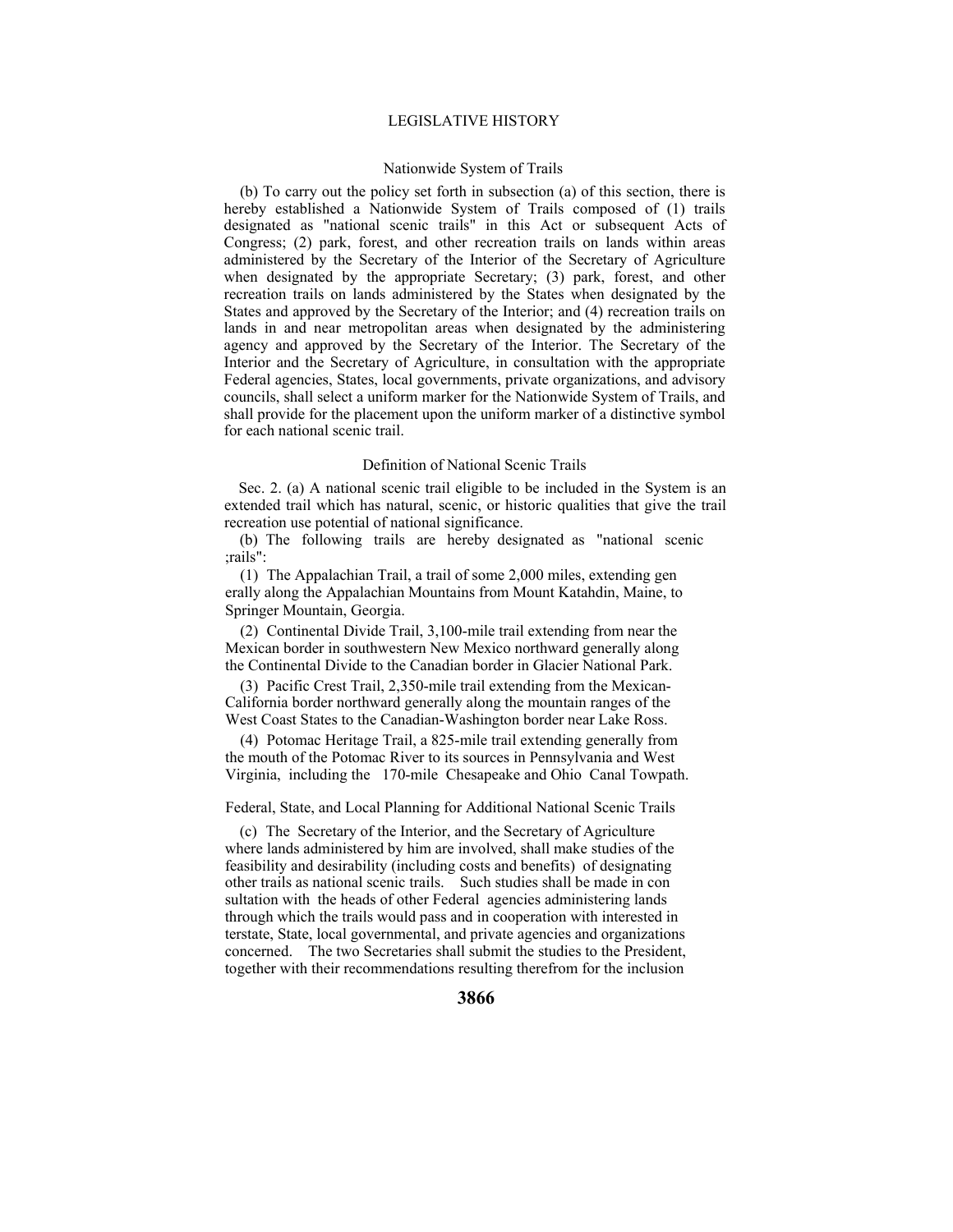of any or all such trails in the system, and the President shall submit to the Congress such recommendations, including legislation, as he deems appropriate. The studies may include, among others, all or appropriate portions of:

(1) Chisolm Trail, from San Antonio, Texas, approximately 700 miles north through Oklahoma to Abilene, Kansas.

(2) Lewis and Clark Trail, from St. Louis, Missouri, approximately 4,600 miles to the Pacific Ocean in Oregon, following both the outbound and inbound routes of the Lewis and Clark Expedition.

(3) Natchez Trace, from Nashville, Tennessee, approximately 600 miles to Natchez, Mississippi.

(4) North Country Trail, from the Appalachian Trail in Vermont, ap proximately 3,200 miles through the States of New York, Pennsylvania, Ohio, Michigan, Wisconsin, and Minnesota, to the Lewis and Clark Trail in North Dakota.

(5) Oregon Trail, from Independence, Missouri, approximately 2,000 miles to near Fort Vancouver, Washington.

(6) Santa Fe Trail, from Independence, Missouri, approximately 800 miles to Santa Fe, New Mexico.

(7) Long Trail, extending 255 miles from the Massachusetts border north ward through Vermont to the Canadian border.

(8) Mormon Trail, extending from Nauvoo, Illinois, to Salt Lake City, Utah, through the States of Iowa, Nebraska, and Wyoming.

### Selection of Routes for National Scenic Trails

(d) The Secretary of the Interior shall select the rights-of-way for trails designated as national scenic trails by subsection (b) of this section, paragraphs (1) and (4), and the Secretary of Agriculture shall select the rights-of-way for the trails designated by paragraphs  $(2)$  and  $(3)$ . Such rights-of-way shall be  $(1)$ of sufficient width and so located to provide the maximum retention of natural conditions, scenic and historic features, and primative character of the trail area, to provide campsites, shelters, and related public-use facilities, and to provide reasonable public access; and (2) located to avoid, insofar as practicable, established highways, motor roads, mining areas, power transmission lines, existing commercial and industrial developments, range fences and improvements, private operations, and any other activities that would be incompatible with the protection of the trail in its natural condition and its use for outdoor recreation. Where practicable, the right-of-way for the Appalachian Trail shall include lands protected for it under agreements in effect on January 1, 1965, to which Federal agencies and States were parties. The location and width of a national scenic trail right-of-way across Federal lands under the jurisdiction of another Federal agency shall be by agreement between the head of that agency and the appropriate Secretary. In selecting a right-of-way, the appropriate Secretary shall obtain the advice and assistance of the States, local governments, private organizations, landowners, the land users concerned, and the advisory council established under subsection (f) of this section. The appropriate Secretary may revise the location and width of a right-of-way from time to time as required by circumstances, with the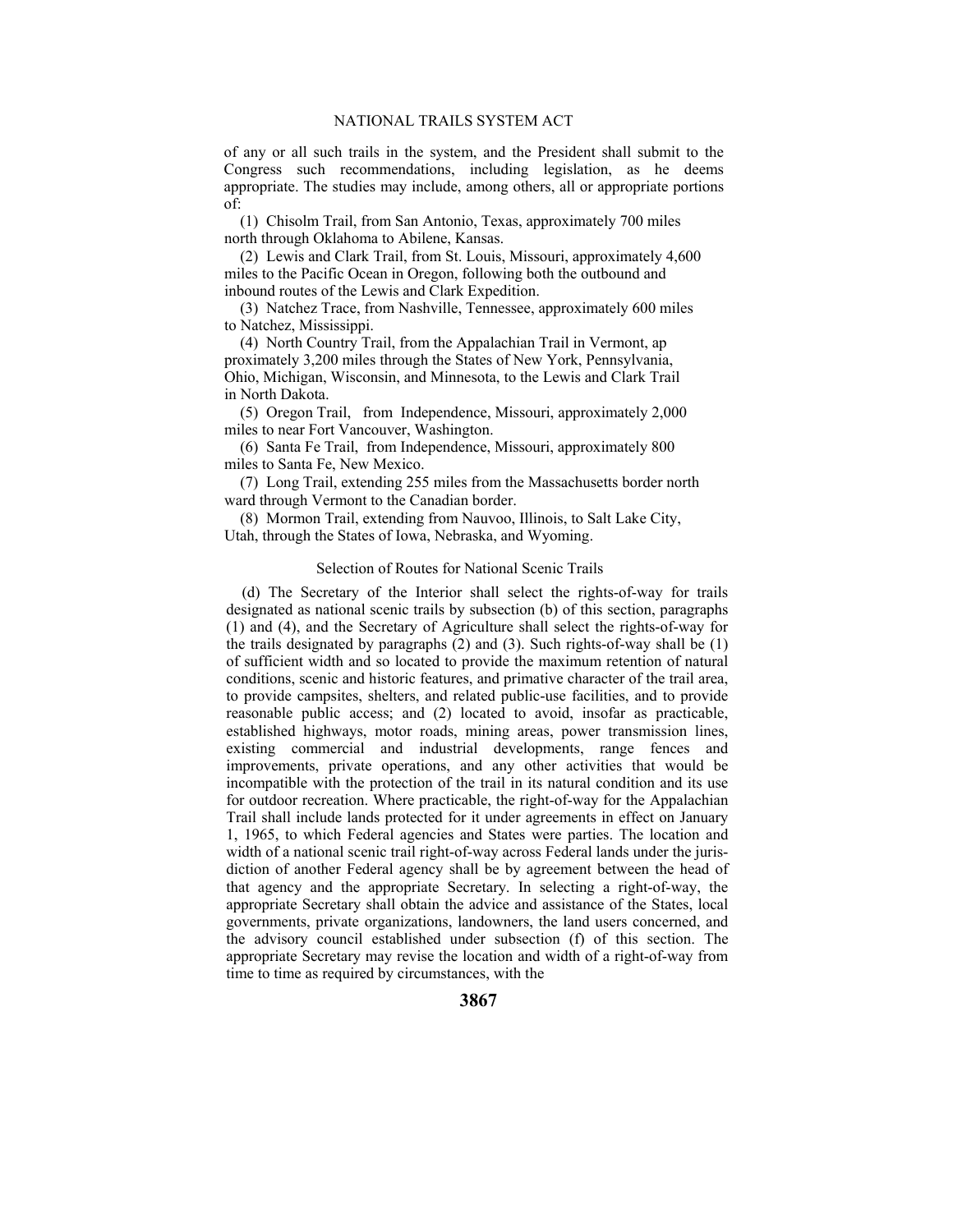consent of the head of any other Federal agency involved, and with the advice and assistance of the aforesaid States, local governments, private organizations, landowners, land users, and the advisory council.

The appropriate Secretary shall publish notice of the selection of a right-ofway in the Federal Register, together with appropriate maps and descriptions. If in his judgment changes in the right-of-way become desirable, he shall make the changes in the same manner.

#### Markers To Identify National Scenic Trails

(e) The Secretary of the Interior and the Secretary of Agriculture, in consultation with the Federal agencies, States, local governments, private organizations concerned and the advisory councils, shall erect and main tain the uniform marker for the Nationwide System of Trails at appro priate points along each national scenic trail route, and shall select a symbol for each such trail for placement upon the uniform marker. Where the trail route passes through Federal lands, such marker shall be erected and maintained by the Federal agency administering the lands. Where the trail route passes through non-Federal lands and is administered under cooperative agreements, the Secretary of the Interior and the Secretary of Agriculture shall require the cooperating agencies to erect and maintain such marker.

### Advisory Councils for National Scenic Trails

(f) The Secretary charged with the selection of the right-of-way for a national scenic trail may establish an advisory council for each such trail. The appropriate Secretary shall consult with any such council from time to time with respect to matters relating to the trail, including the selection of the right-of-way, the selection, erection, and maintenance of the markers along the trail route, and the administration of the trail. The members of an advisory council shall be appointed for a term not to exceed five years by the appropriate Secretary as follows:

(1) a member appointed to represent each Federal department or independent agency administering lands through which the trail route passes and each appointee shall be the person designated by the head of such department or agency;

(2) a member appointed to represent each State through which the trail passes and such appointments shall be made from recommenda tions of the Governors of such States; and

(3) one or more members appointed to represent private organiza tions that, in the opinion of the Secretary, have an established and recognized interest in the trail and such appointments shall be made from recommendations of the heads of such organizations. In the case of the Appalachian Trail, the Appalachian Trail Conference shall be represented by a sufficient number of persons to represent the various sections of the country through which the trail passes.

The appropriate Secretary shall designate one member to be Chairman. Any vacancy in a council shall be filled in the same manner as the original appointment.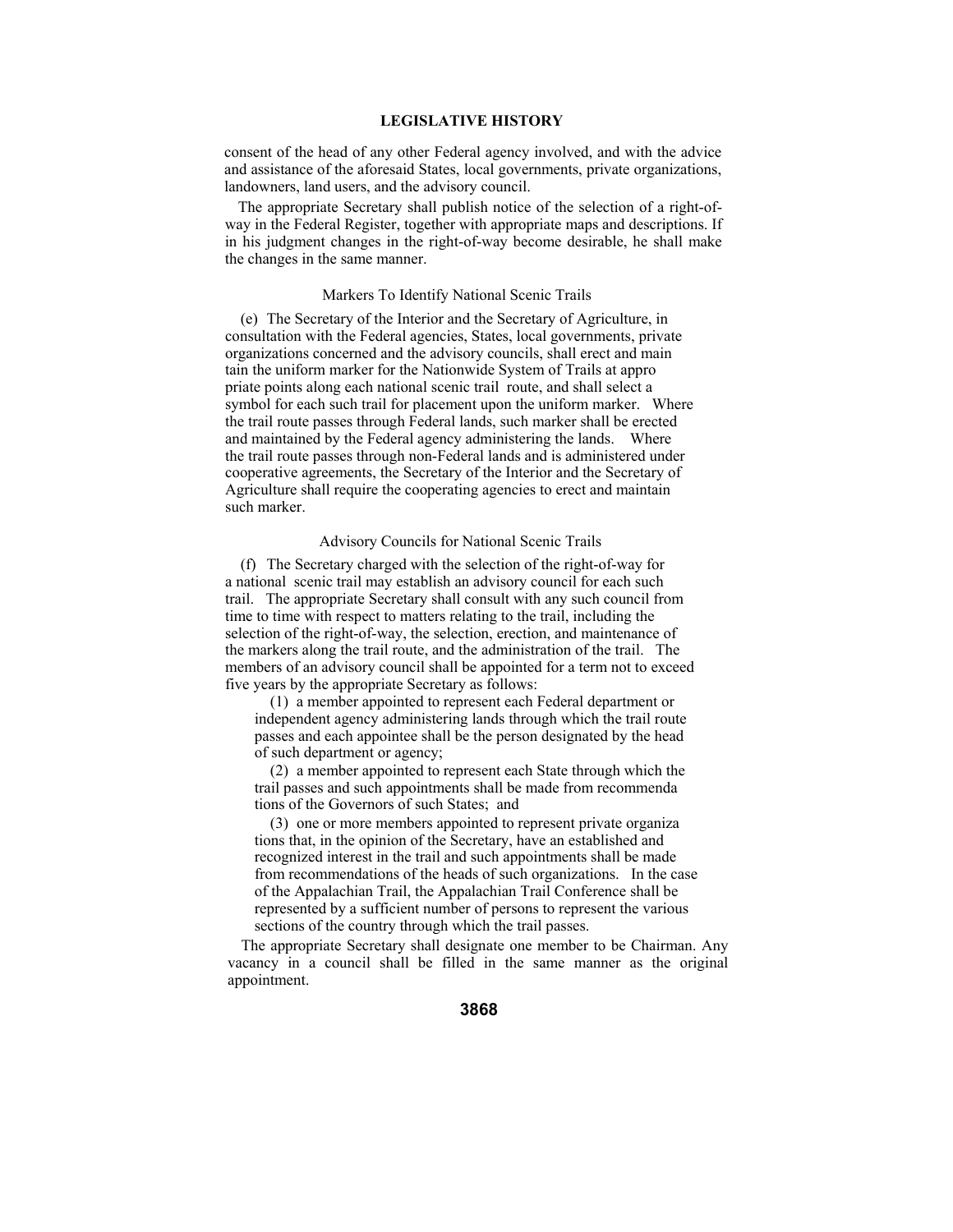Members of an advisory council shall serve without compensation, but the appropriate Secretary may pay the expenses reasonably incurred by the council in the performance of its functions upon presentation of vouchers signed by the Chairman.

### Acquisition, Development, and Administration of Lands for National Scenic Trails

(g) Within the exterior boundaries of areas under their administration that are included in the right-of-way selected for a national scenic trail as provided in subsection (d) of this section, the heads of Federal agencies may (1) enter into written cooperative agreements with landowners, States, local governments, private organizations, and individuals in order to develop, operate, and maintain the trail; and (2) acquire lands or interests in lands by donation, purchase with donated or appropriated funds, or exchange.

(h) The Secretary of the Interior, in the exercise of his exchange authority, may accept title to any non-Federal property within the right-of-way, and in exchange therefor he may convey to the grantor of such property any federally owned property under his jurisdiction which is located in the States through which the trail passes and which he classifies as suitable for exchange or other disposal. The values of the properties so exchanged either shall be approximately equal, or if they are not approximately equal the values shall be equalized by the payment of cash to the grantor or to the Secretary as the circumstances require. The Secretary of Agriculture, in the exercise of his exchange authority, may utilize authorities and procedures available to him in connection with exchanges of national forest lands.

(i) Where the lands include in a national scenic trail right-of-way are outside of the exterior boundaries of federally administered areas, the States or local governments involved shall be encouraged (1) to enter into written cooperative agreements with landowners, private organizations, and individuals in order to develop, operate, and maintain the trail; and (2) to acquire, develop, and administer such lands or interests therein: *Provided,* That if the State or local governments fail to enter into such agreements or to acquire such lands or interests therein within two years after the selection of the right-of-way, the Secretary charged with the selection of the right-of-way may (1) enter into such agreements with landowners, States, local governments, private organizations, and individuals; and (2) acquire private lands or interests therein by donation, purchase with donated or appropriated funds, or exchange, and may develop and administer such lands or interests therein: *Provided further,* That exchanges shall be governed by the provisions of subsection (h) of this section: *And provided further,* That the appropriate Secretary shall utilize condemnation proceedings without the consent of the owner to acquire private lands or interests therein pursuant to this subsection only in cases where, in his judgment, all reasonable efforts to acquire such lands or interests therein by negotiation have failed, and in such cases he shall acquire the fee title only where, in his judgment, lesser interests in land (including scenic easements) or written agreements are not adequate. Money appropriated for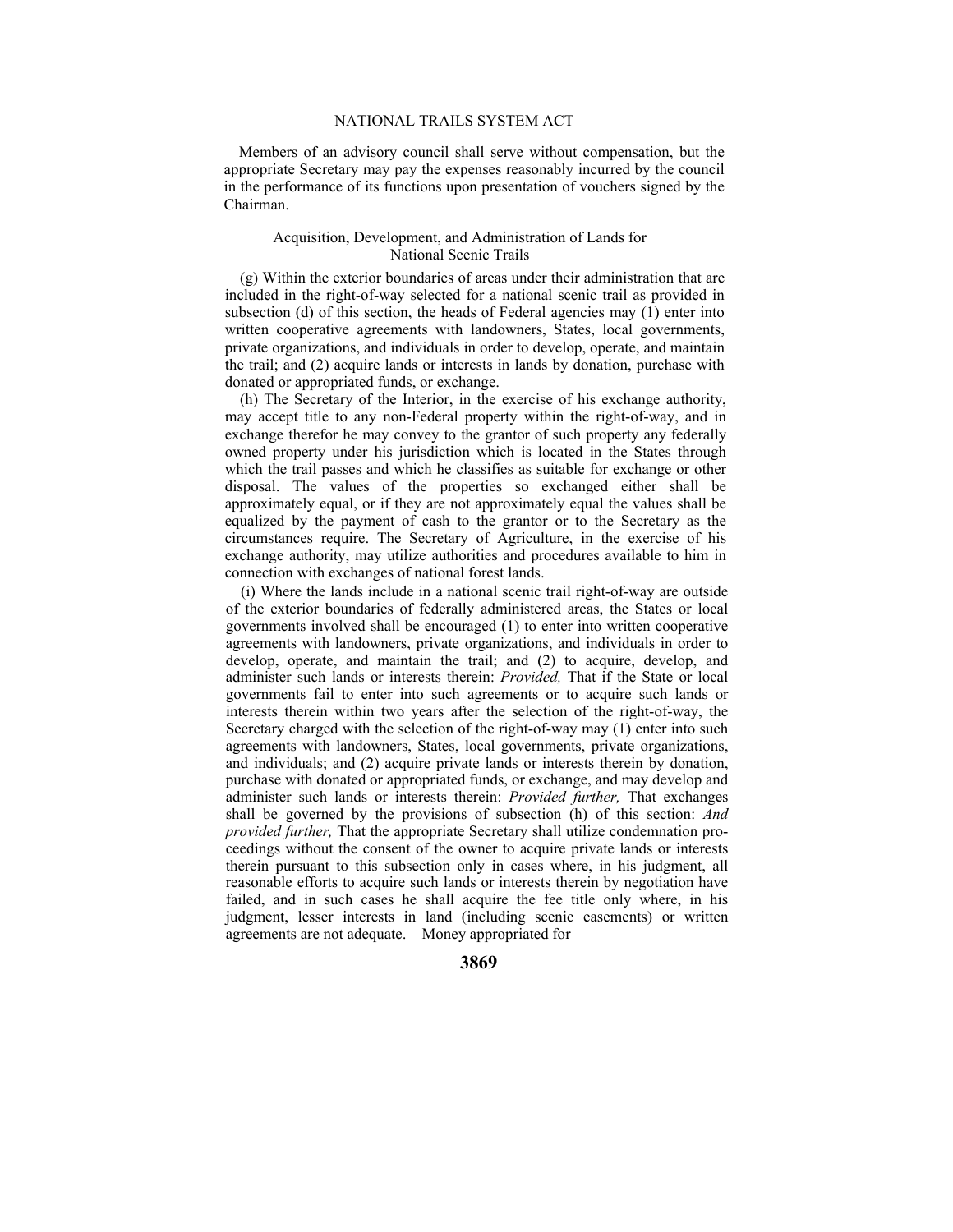Federal purposes from the Land and Water Conservation Fund shall be available for the acquisition of property for the purposes of this section.

(j) The Secretary of the Interior shall develop and administer the Appalachian and Potomac Heritage Trails and the Secretary of Agriculture shall develop and administer the Continental Divide and Pacific Crest Trails, except that any portion of any such trail that is within areas administered by another Federal agency shall be administered in such manner as may be agreed upon by the appropriate Secretary and the head of that agency, or as directed by the President. The Federal agencies shall coordinate their efforts to provide uniform administration and protection of the national scenic trails, and shall give encouragement to, and cooperate with, States, local governments, private organizations, and individuals in promoting the purposes of this section.

National scenic trails shall be administered, protected, developed, and maintained to retain their natural, scenic, and historic features; and provision may be made for campsites, shelters, and related public-use facilities; and other uses that will not substantially interfere with the nature and purposes of the trails may be permitted or authorized, as appropriate: *Provided,* That the use of motorized vehicles  $b$  the general public along any national scenic trail shall be prohibited, and the Appalachian Trail shall be developed and maintained primarily as a foot path to retain its primeval environment: *Provided further,*  That the Federal laws and regulations applicable to Federal lands or areas included in any national scenic trail shall continue to apply to the extent agreed upon by the appropriate Secretary and the head of the agency having jurisdiction over the Federal lands involved, or as directed by the President.

The appropriate Secretary, with the concurrence of the heads of any other Federal agencies administering lands through which a national scenic trail passes, and after consultation with the States, local governments, and private organizations concerned, and any advisory council established under subsection (f) of this section, may issue regulations, which may be revised from time to time, governing protection, management, use, development, and administration of a national scenic trail. Any person who violates a regulation issued pursuant to this Act shall be guilty of a misdemeanor, and may be punished by a fine of not more than \$500, or by imprisonment not exceeding six months, or by both such fine and imprisonment.

(k) There are hereby authorized to be appropriated such sums as may be necessary to carry out the provisions of this section.

### FEDERAL PARK, FOREST, AND OTHER RECREATION TRAILS

Sec. 3. (a) The Secretary of the Interior and the Secretary of Agriculture are directed to improve, expand, and develop park, forest, and other recreation trails for hiking, horseback riding, cycling, and other related uses on lands within areas administered by them: *Provided,* That the use of motorized vehicles by the general public shall be prohibited on such trails within (1) the natural and historical areas of the National Park System; (2) the National Wildlife Refuge System; (3) the National Wilderness Preservation System; and (4) other Federal lands where trails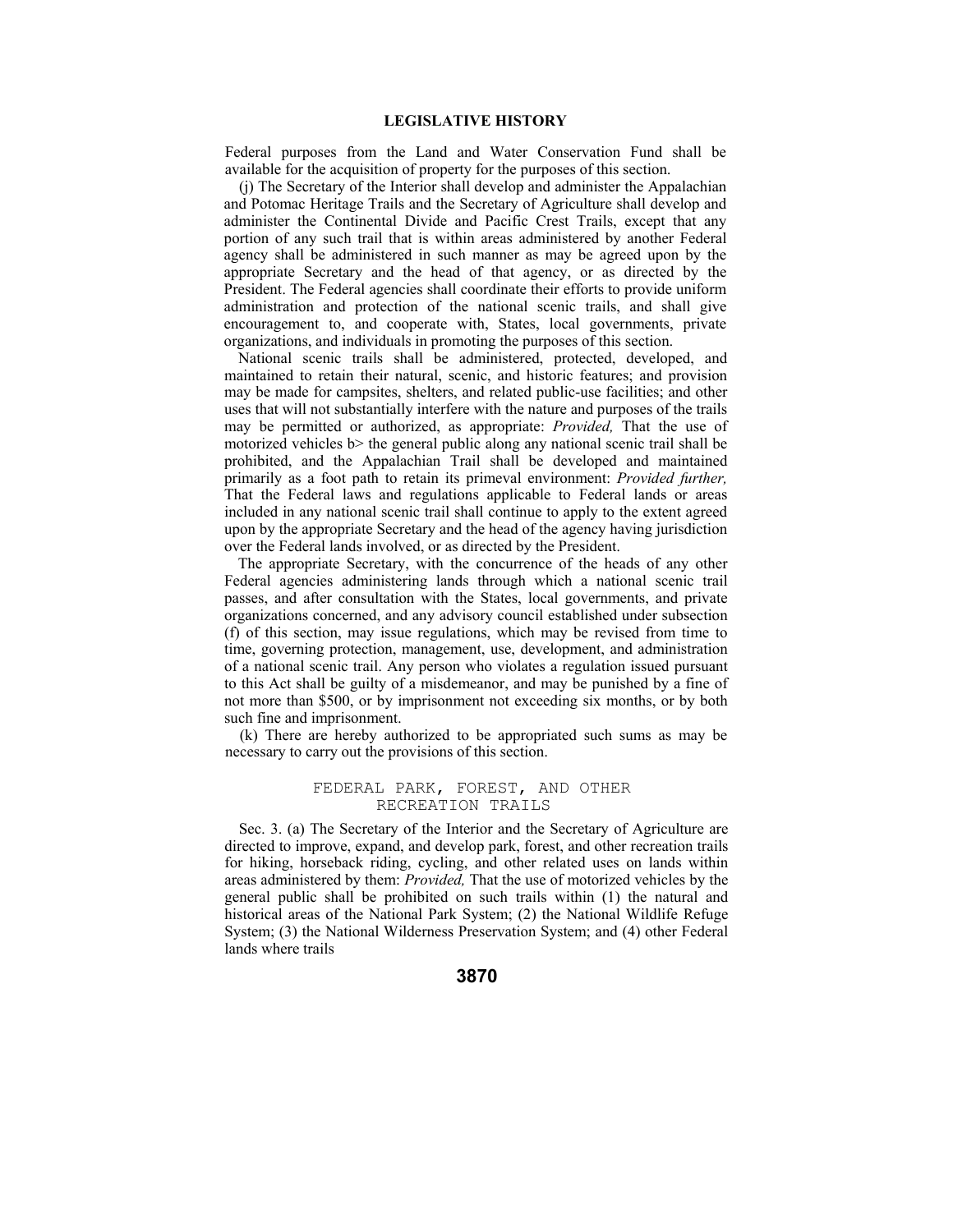are designated as being closed to such use by the appropriate Secretary. Such trails may be designated and suitably marked as part of the Nationwide System of Trails by the appropriate Secretary.

(b) Whenever the Secretary of the Interior makes any conveyance of land under any of the public land laws, he may reserve a right-of-way for trails to the extent he deems necessary to carry out the purposes of this Act.

### STATE AND METROPOLITAN AREA TRAILS

Sec. 4. (a) The Secretary of the Interior is directed to encourage States to consider, in their comprehensive statewide outdoor recreation plans and proposals for financial assistance for State and local projects submitted pursuant to the Land and Water Conservation Fund Act, needs and opportunities for establishing park, forest, and other recreation trails on lands owned or administered by States, and recreation trails on lands in or near urban areas. He is further directed, in accordance with the authority contained in the Act of May 28, 1963 *(77* Stat. 49), to encourage States, political subdivisions, and private interests, including nonprofit organizations, to establish such trails.

(b) The Secretary of Housing and Urban Development is directed, in administering the program of comprehensive urban planning and assistance under section 701 of the Housing Act of 1954, to encourage the planning of recreation trails in connection with the recreation and transportation plan ning for metropolitan and other urban areas. He is further directed, in administering the urban open-space program under title VII of the Housing Act of 1961, to encourage such recreation trails.

(c) The Secretary of Agriculture is directed, in accordance with au thority vested in him, to encourage States and local agencies and private interests to establish such trails.

(d) Such trails may be designated and suitably marked as parts of the Nationwide System of Trails by the States, their political subdivisions, or other appropriate administering agencies with the approval of the Secrectary of the Interior.

#### UTILITY RIGHTS-OF-WAY

Sec. 5. The Secretary of the Interior and the Secretary of Agriculture are authorized, with the cooperation of the Interstate Commerce Commission, the Federal Communications Commission, the Federal Power Commission, and other Federal agencies having jurisdiction, control over, or information concerning the use, abandonment, or disposition of rights-of-way and similar properties that may be suitable for trail route purposes, to develop effective procedures to assure that, wherever practicable, utility rights-of-way or similar properties having value for trail route purposes may be made available for such use.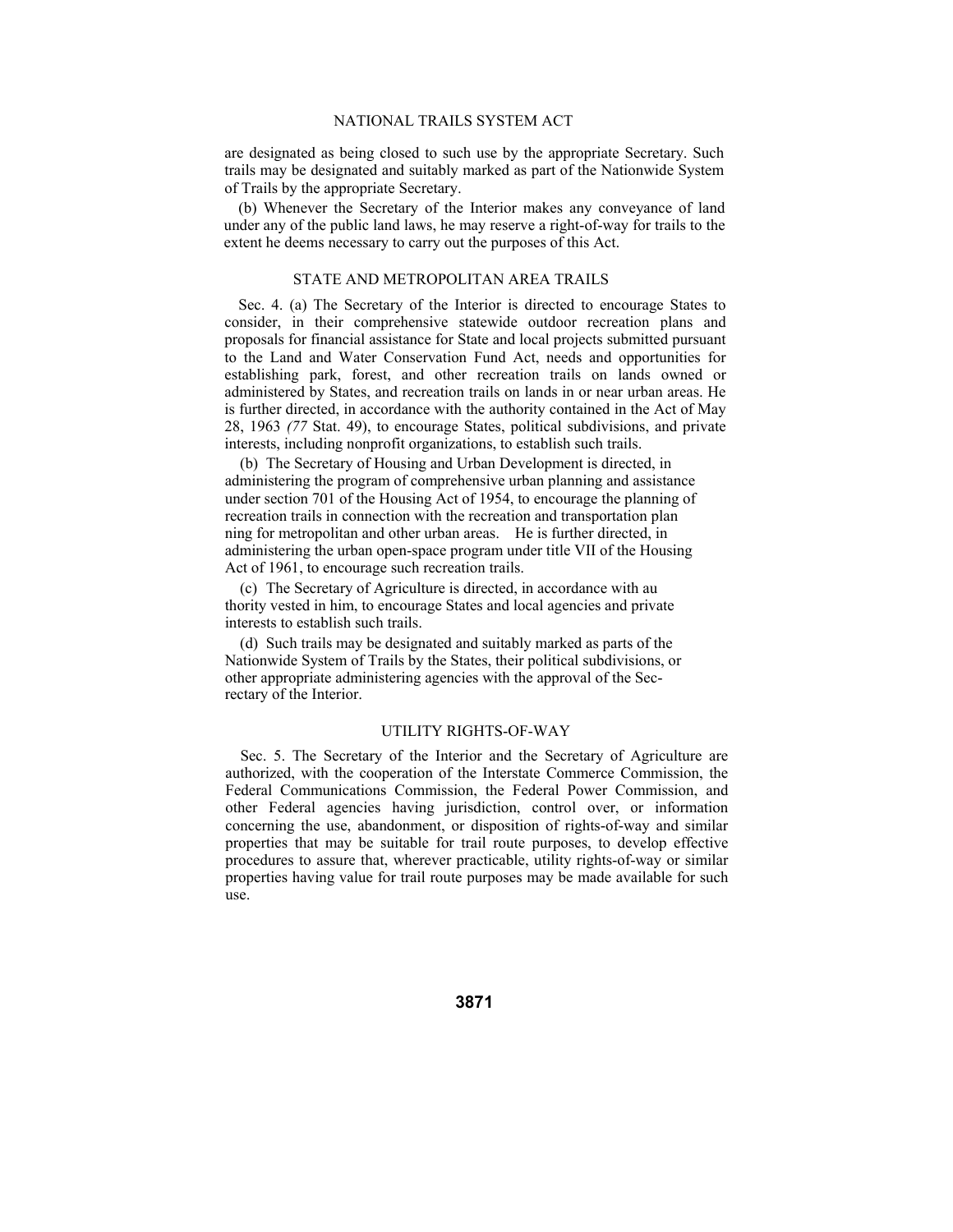### **CONFERENCE REPORT NO. 1891**

# STATEMENT OF THE MANAGERS ON THE PART OF THE **HOUSE**

The managers on the part of the House on the disagreeing votes of the two Houses on the amendment of the House to the bill, S. 827, to establish a nationwide system of trails, and for other purposes, submit this statement in explanation of the effect of the language recommended and adopted in the accompanying conference report.

The committee of conference adopted the form of the House language. The differences between the language of the House amendment and the language agreed to in conference are explained herein along with other matters involved in the legislation which warrant comment or require clarification.

The House amendment emphasized the establishment and development of recreation trails in or near urban areas where the demand for recreation opportunities is the greatest. The Senate version of the bill provided for park, forest, and other recreation trails which would help meet these same recreation needs. In adopting the basic language of the House, the conference committee reaffirms the importance attributed to the development of these trails near our cities; however, it does not preclude the designation of other suitable recreation trails as national recreation trails if they are somewhat more remotely located.

Another important objective of the two bills was to encourage the establishment and development of national scenic trails. Although the House amendment provided for the immediate authorization of the Appalachian Trail as the initial national scenic trail, the Senate version of the bill called for the Pacific Crest Trail, the Potomac Heritage Trail, and the northern sector of the Continental Divide Trail to be designated as national scenic trails, as well. The conference committee adopted language authorizing the immediate establishment of the Appalachian National Scenic Trail, to be administered by the Secretary of the Interior, and the Pacific Crest National Scenic Trail, to be administered by the Secretary of Agriculture.

Other trails are to be studied for possible future authorization by Congress as national scenic trails. The conference committee adopted the House amendment which requires prior authorization for the comprehensive studies to be undertaken and authorized the study of the 14 trails listed in the recommended bill. Under the Senate version of the bill, the nature of the studies to be undertaken was not outlined in detail and the studies were not required to be submitted to the Congress, as was the case in the House amendment which the conference committee adopted.

The House amendment provided that land acquisition for the purposes of national scenic trails should be limited to no more than 25 acres in any one mile and, where the use of condemnation would be required, it provided that only such title as would be reasonably necessary to provide passage across the disputed lands would be authorized. The intent of that language was to limit the use of condemnation to those cases where no reasonable or suitable alternate location of the trail, as determined by the Secretary,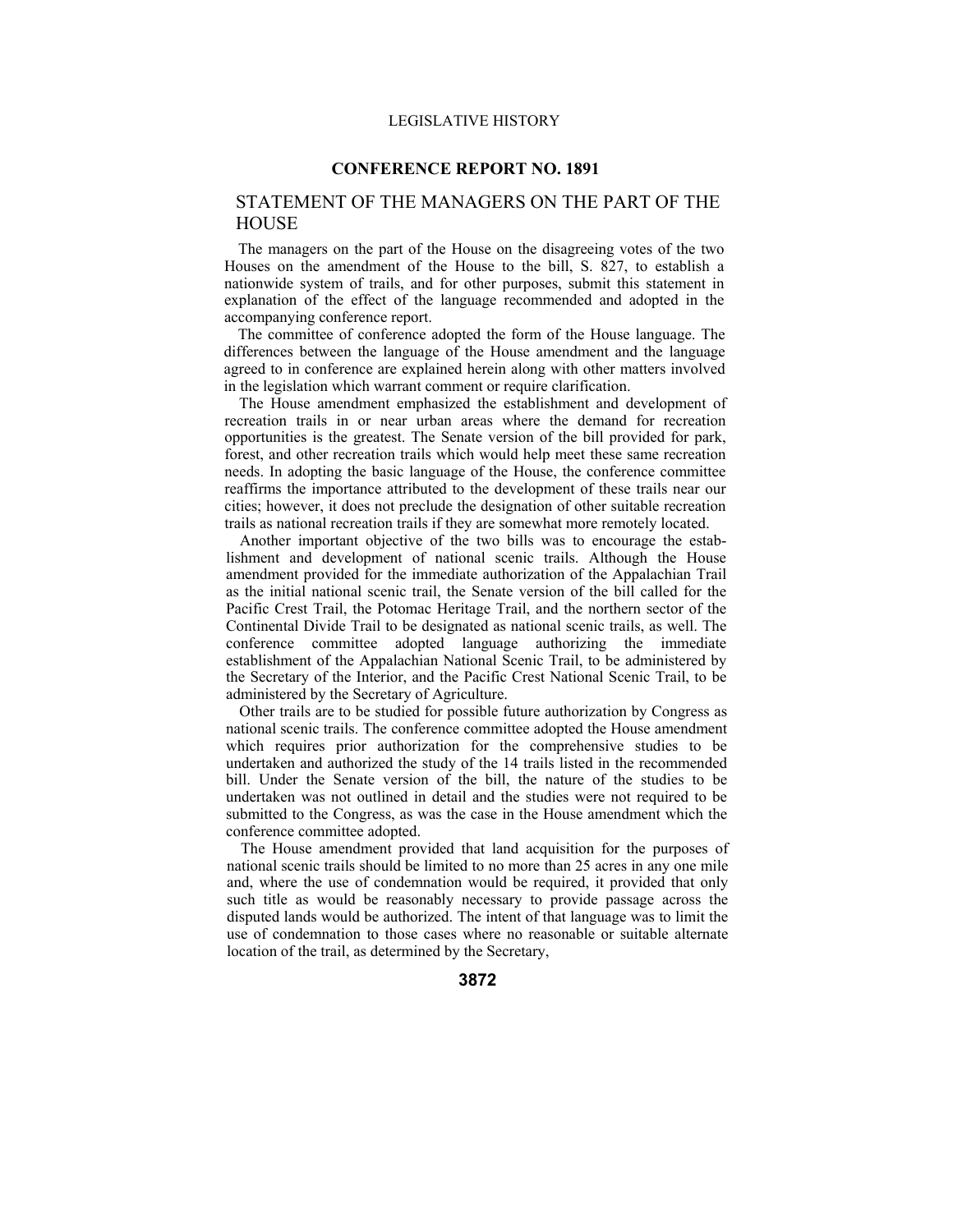would be adequate to maintain the continuity of the trail. Comparable provisions of the Senate version of the bill provided that 50 acres of land per mile could be acquired; however, fee acquisition, without the owner's consent, was limited to no more than 25 acres per mile. In addition, the Senate language would have prohibited the use of condemnation where 60 percent of the lands within a trail area is publicly owned. In resolving these differences, the conference committee adopted the House language with an amendment prohibiting, absolutely, the use of condemnation insofar as the acquisition of lands for the Pacific Crest Trail is concerned, because approximately four-fifths of the land in that area is already publicly owned. Both the House and Senate versions of the bill prohibited the use of motorized vehicles by the general public on national scenic trails; however, they both attempted to deal with the problems arising from other needs along the trails. Rather than limiting such use of the scenic trails to "reasonable crossings", as provided by the Senate language, the conference committee adopted the House amendment which authorizes the appropriate Secretaries to promulgate reasonable regulations to govern the use of motorized vehicles on or across the national scenic trails under specified conditions. Horseback riding is not prohibited on the scenic trails, as a general rule; and the language stating that the Appalachian Trail is to be administered "primarily as a footpath" is not to be construed as prohibiting horseback riding on the segments of that trail where it is presently an accepted and customary recreation use. Unlike the scenic trails, the recreation trails may be established and developed for particular recreation uses. Under the language recommended by the conference committee, appropriate areas might be developed as bicycle trails, jogging trails, "tote goat" trails, bridle paths, or strolling paths or some reasonable combination of such uses. The aim of recreation trails is to satisfy a variety of recreation interests primarily at locations readily accessible to the population centers of the Nation.

The House amendment included a provision authorizing the Secretaries to grant easements and rights-of-way upon, over, under, across, or along any component of the national trails system in accordance with the laws applicable to national park and forest lands. Such easements or rights-of-way were required to be related to the policy and purposes of this legislation and not based upon existing regulations relating to power transmission line rights-of-way. The Senate version of the bill was silent on this matter, but the conference committee adopted an amended version of the House language which requires that any conditions placed upon applicants for an easement or right-of-way with respect to a component of the national trails system must be related to the purposes of this act.

The Senate version of the bill authorized an appropriation of \$10,000,000 for land acquisition for the first 5 years for the four national scenic trails which it would have established. Comparatively, the House amendment authorized \$5,000,000 for land acquisition for the Appalachian Trail. In light of the amendments adopted by the conference committee, the recommended provision authorizes a total of \$5,500,000 for land acquisition for the Appalachian and Pacific Crest Trails.